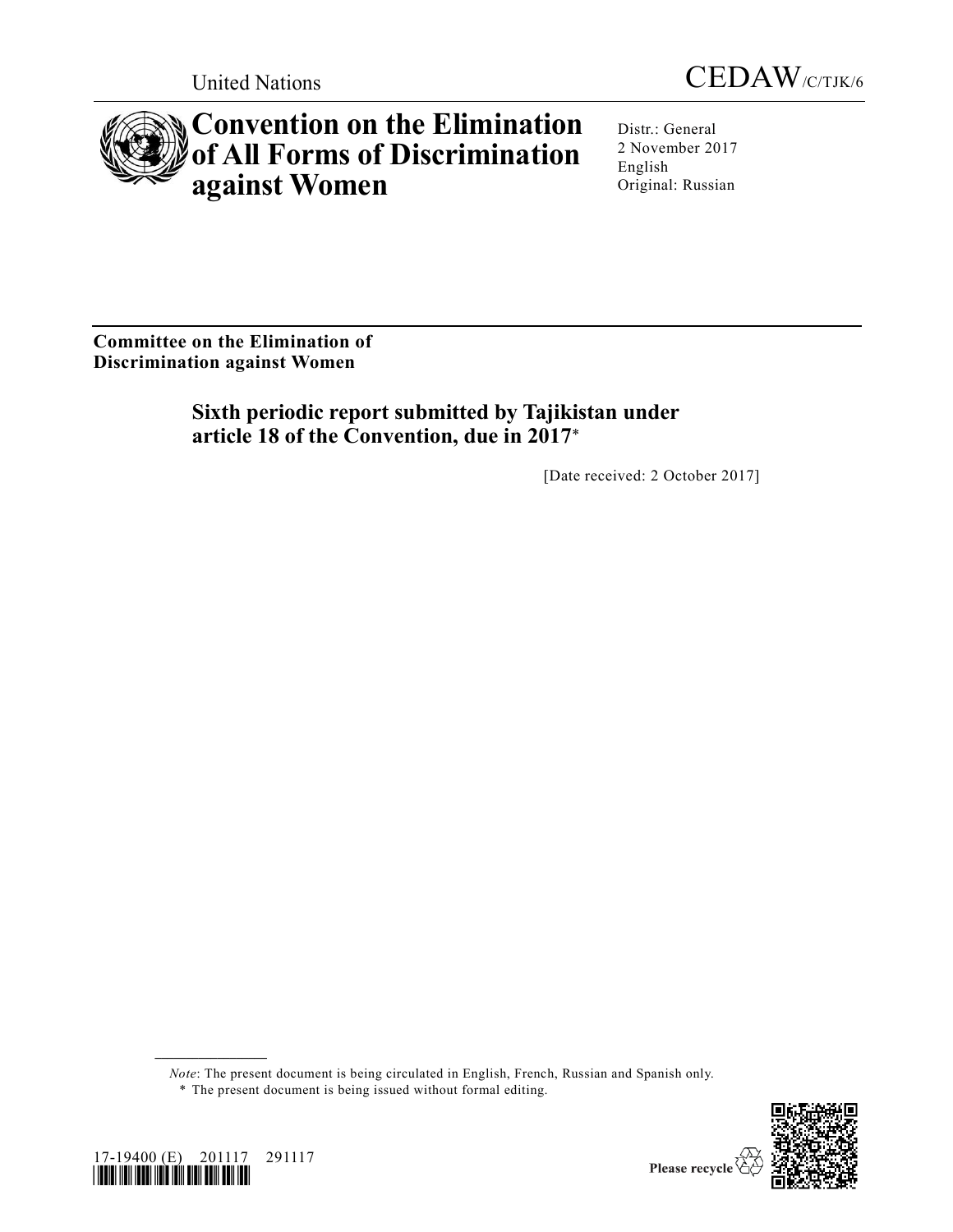# **I. Introduction**

1. The present report is the sixth periodic report of the Republic of Tajikistan to the Committee on the Elimination of Discrimination against Women on implementation of the provisions of the Convention on the Elimination of all forms of Discrimination against Women.

2. The report was prepared in accordance with the general guidelines on the form and content of periodic reports, and covers the period 2012–2017. The report includes replies to the concluding observations of the Committee on the Elimination of Discrimination against Women on the combined fourth and fifth periodic report of Tajikistan [\(CEDAW/C/TJK/CO/4-5\)](https://undocs.org/CEDAW/C/TJK/CO/4), adopted by the Committee on 29 October 2013 (hereinafter — the concluding observations). On 28 September 2015, interim information was provided on the implementation of the Committee's recommendations in paragraph 18, subparagraphs (a), (b), (d) and (e) and paragraph 32, subparagraphs (b), (d) and (e), of the concluding observations.

3. The report was prepared by a working group of the Government Commission on ensuring compliance with international human rights obligations on the basis of the findings of an analysis of the implementation of the national plan of action for the implementation of the recommendations of the Committee on the Elimination of Discrimination against Women concerning the combined fourth and fifth periodic reports of Tajikistan. Information on the status of implementation of the national plan of action was gathered every six months and sent to State authorities and representatives of civil society.

4. During the preparation of the report, the working group held extensive consultations with representatives of State authorities and civil society institutions. On 18 September 2017, there was a presentation of the draft report, with the participation of representatives of the executive branch and the judiciary, law enforcement agencies, the Commissioner for Human Rights, academia, international organizations and civil society organizations. The recommendations made by the stakeholders were taken into account in preparing the final version of the report.

# **II. Information on the implementation of the concluding observations**

# **Visibility of the Convention and the Committee's general recommendations**

# *Paragraph 8 of the concluding observations*

5. Over the years of independence, the Government has made great strides in eliminating gender stereotypes and ensuring genuine equal rights between men and women in all spheres.

6. On 23 July 2014, the Government Commission on ensuring compliance with international human rights obligations adopted a national plan of action for the implementation of the recommendations of the Committee on the Elimination of Discrimination against Women concerning the combined fourth and fifth periodic reports of Tajikistan (hereinafter — the national plan of action).

7. In accordance with the national plan of action, during the period 2014–2017 the Committee on Women and the Family organized 9 conferences, 125 round tables, and 270 meetings for civil servants at which it circulated the text of the Convention and the concluding recommendations. It is also conducting broad public outreach activities in accessible form — booklets and information materials about women's rights in general.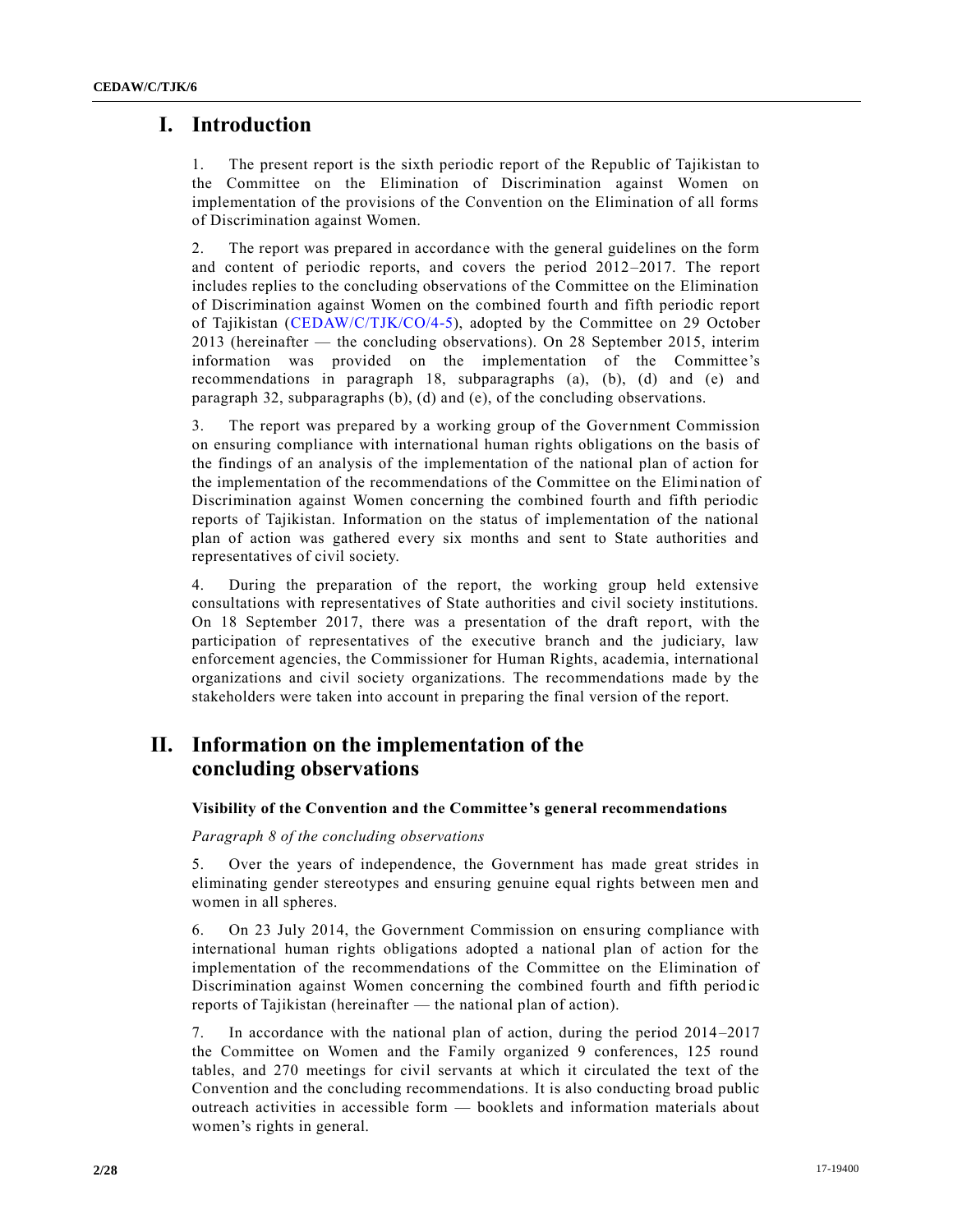8. Courses have been held to enhance the capacity of law enforcement and defence [ministry] personnel, judges, ministries and departments, lawyers and local authorities on issues relating to the promotion of women's rights and gender equality.

9. In February 2016, in order to disseminate information on Tajikistan's international obligations in the field of human rights, with the support of the regional office in Central Asia of the Office of the United Nations High Commissioner for Human Rights, the website of the Government Commission on ensuring compliance with international human rights obligations (http://khit.tj) was launched, setting forth international human rights instruments recognized by Tajikistan, national reports, recommendations of United Nations bodies, as well as the outcome of Government efforts to implement them. The site operates in three languages — Tajik, Russian and English. Information on international human rights obligations is also available on the websites of the Ministry of Foreign Affairs and the Commissioner for Human Rights.

#### **Definition of discrimination against women**

#### *Paragraph 10 of the concluding observations*

10. Tajikistan's legislation completely prohibits all forms of discrimination, including discrimination against women. Article 17 of the Constitution stipulates that the State guarantees the rights and freedoms of every person, regardless of ethnicity, race, gender, language, faith, political beliefs, education, or social or property status.

11. An act on State guarantees of equal rights for men and women and equal opportunities in the exercise of such rights is in effect in Tajikistan. This act regulates action to uphold the constitutional guarantees of equal rights of men and women in the social, political, cultural and any other sphere, and aims to prevent discrimination on grounds of gender and establish State guarantees of equal opportunities for persons of either gender. The act includes a definition of "discrimination". Under article 1, discrimination means any distinction, exclusion or restriction made on grounds of gender which is designed to weaken or nullify recognition of the equal rights of men and women in the political, economic, social, cultural or any other sphere.

12. Anti-discrimination provisions are included in virtually all sectoral laws and regulations, in particular:

- Article 4 of the act on self-governing bodies of villages and hamlets prohibits any restriction of the rights of citizens of the Republic of Tajikistan in the establishment and operation of the self-governing bodies of villages and hamlets, regardless of their ethnicity, racial affiliation, gender, language, faith, political position, social status, education and property status, except in cases specified in this act;
- Article 5 of the act on appeals by individuals and legal entities provides that in exercising the right to recourse, any discrimination associated with ethnicity, race, gender, language, faith, political position, social status, and education or property status, as well as of type of ownership, location, and organizational and legal form of legal entities, is prohibited;
- Article 3 of the act on the legal status of foreign nationals provides that foreign nationals in the Republic of Tajikistan are equal before the law, regardless of origin, social or property status, racial or ethnic affiliation, gender, education, language, attitude to religion, type and nature of occupation or other circumstances;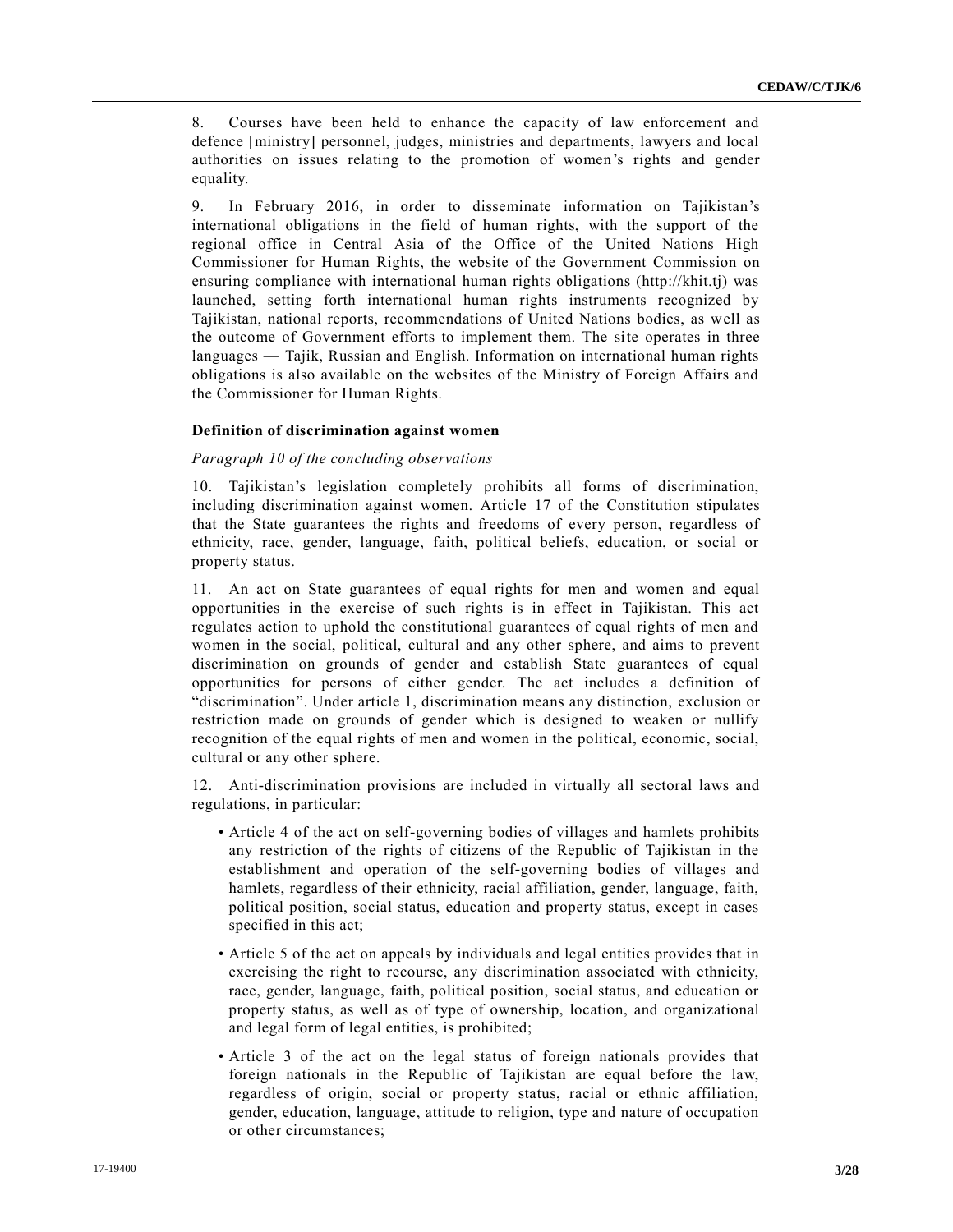- In accordance with article 35 of the Code of Administrative Offences, administrative penalties cannot be designed to humiliate a person who has committed an administrative offence, or to inflict pain and suffering, whether physical or mental, intimidate, discriminate against in any way or humiliate an individual or damage the business reputation of a legal entity which has committed an administrative offence;
- According to article 5 of the Police Act, the police protect the rights and freedoms of all persons and citizens, regardless of their citizenship, residence, ethnicity, race, gender, language, attitude to religion, political beliefs, education, or social or property status;
- Article 1 of the Family Code prohibits any kind of restriction of the rights of citizens at the time of marriage or in family relations on grounds of social, racial, ethnic, linguistic or religious affiliation, or education or property status. See also the responses to recommendation 14.

13. In order to prevent discrimination, article 143 of the Criminal Code establishes responsibility for the deliberate direct or indirect violation or restriction of rights and freedoms or the establishment of direct or indirect privileges for citizens on the basis of gender, race, ethnicity, language, social origin, personal, property or occupational status, place of residence, attitude to religion, beliefs, membership of political parties or public associations, where such violations or restrictions damage the rights and legal interests of citizens.

14. Paragraph 31 of the national plan of action to implement the recommendations of the member States of the Human Rights Council, under the second universal periodic review for the period 2017–2020, approved by Presidential decree of 7 June 2017, provides for consideration of the issue of formulating a separate law on combating discrimination in a comprehensive manner and upgrading individual laws in 2018–2019.

# **National machinery for the advancement of women**

#### *Paragraph 12 of the concluding observations*

15. Under the national plan of action, a legal unit and an expert council on gender analysis of legislation were established in the Committee on Women and the Family on 1 January 2015. The objective of the council's work is to carry out a gender analysis of draft laws before they are submitted to the Government and Parliament. A gender network on mainstreaming gender approaches into the work of ministries and departments has been established.

16. The expert council reviewed and proposed a State programme for the education, selection and placement of capable women and girls in leadership positions in the Republic of Tajikistan for the period 2017–2022.

17. For its part, the Government has undertaken structural and financial measures to strengthen the capacity of the main institutional mechanism for the advancement of women and to coordinate the implementation of the gender policy of the Committee on Women and the Family. Human and financial resources have been increased. On 1 November 2014, a Government decision was adopted which increased the number of posts in the central apparatus by seven and in local structural subdivisions by 105. The Committee's budget is increased every year: 750,991 somoni in 2013, 823,300 somoni in 2014, 892,910 somoni in 2015, 939,355 somoni in 2016 and 996,110 somoni in 2017, which is 33 per cent more than in 2013. The number of full-time staff of departments, divisions and sections for women and the family in the regions, cities and districts of Tajikistan is from 3 to 7 people (nationwide, 247 people), and their work is funded from local budgets.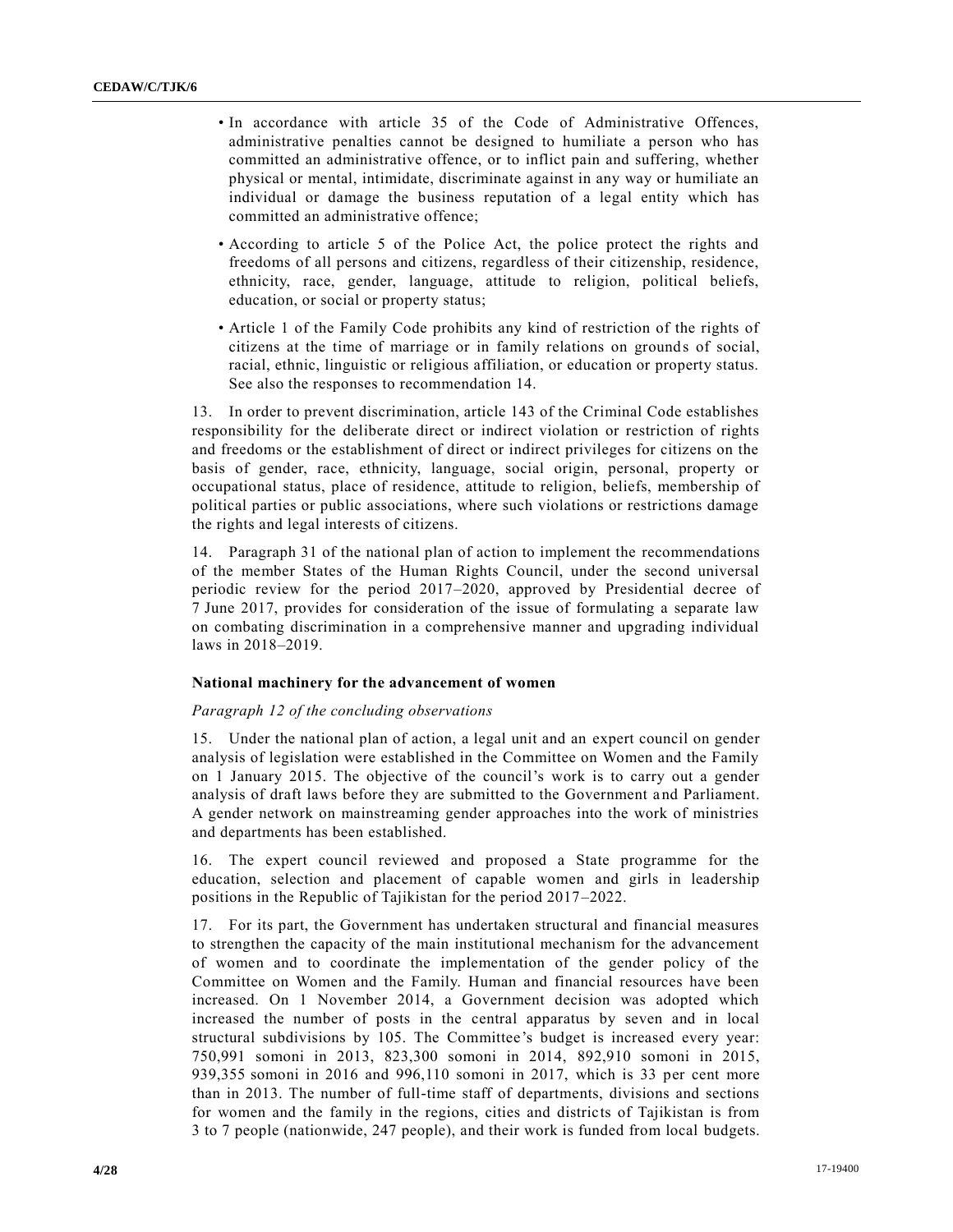The divisions and sections also operate district information and counselling centres, the staff of which number over 200 people nationwide. In the Charogi Khidoyat State training centre for orphan girls there are 31 staff. The centre 's budget is 1,366,355 somoni.

18. The Government has adopted a plan of action for the national strategy on promoting the role of women in the Republic of Tajikistan for the period 2015 – 2020. In line with paragraph 14, in order to attract women to the civil service, a Presidential decree was adopted on 19 April 2017 amending and supplementing Presidential decree No. 647 of 10 March 2016. In accordance with this decree, the regulations on the procedure for holding competitions to fill vacant administrative posts in the civil service include accommodations for women, and upon their initial appointment to the civil service they are given three additional points.

19. Under the State programme for the education, selection and placement of talented girls and women in leadership posts in the Republic of Tajikistan for the period 2007–2016, over the past nine years 630,000 somoni were allocated from the national budget, and 78,000 somoni have been provided for the programme in the 2017 budget.

20. Currently, in conjunction with international financial institutions, 67 investment projects are being implemented for a total of US\$ 2.5 billion, in the implementation of which gender equality is strictly ensured.

21. At present, a State institution, the centre for the implementation of a project on access to green financing and financing for the development of rural localities under the Ministry of Finance, is implementing a project on the commercialization of agriculture for a total of US\$ 25 million. Of that amount, US\$ 8 million is earmarked for a credit line. In addition, the centre is implementing a project on access to green financing for a total of US\$ 10 million, of which US\$ 8.8 million is for credit lines, and a component of the credit line for a project on building resilience to climate change in the Pyandzh river basin for a total of US\$ 2.8 million. A basic requirement of these projects is that at least 30 per cent of beneficiaries (recipients of credit) should be women. To date, under the project on access to green financing, US\$ 8.8 million has been awarded to beneficiaries, of whom 41 per cent are women, and under the project on building resilience to climate change in the Pyandzh river basin, US\$ 2.1 million has been awarded to beneficiaries, of whom 23 per cent are women.

# **Temporary special measures**

#### *Paragraph 14 of the concluding observations*

22. An important indicator of effective gender policy is the level of women 's access to economic and financial resources. Gender equality issues have been incorporated as a cross-cutting theme in the national development strategy of the Republic of Tajikistan for the period up to 2030, as well as principles of equal rights of men and women in access to land at the level of legislation and policy.

23. In accordance with article 17 of the Constitution, men and women have equal rights. Moreover, in accordance with article 35 of the Constitution, everyone has the right to work, to choose an occupation or type of work, to labour protection and to social protection against unemployment. Restrictions of any kind in employment relations are prohibited. Equal pay must be accorded for equal work. No one may be subjected to forced labour, except in cases provided for by law. The Labour Code prohibits discrimination in labour relations (art. 7) All citizens have equal employment opportunities. Any distinction, exclusion or preference, or denial of employment on grounds of gender, resulting in violation of equality of opportunity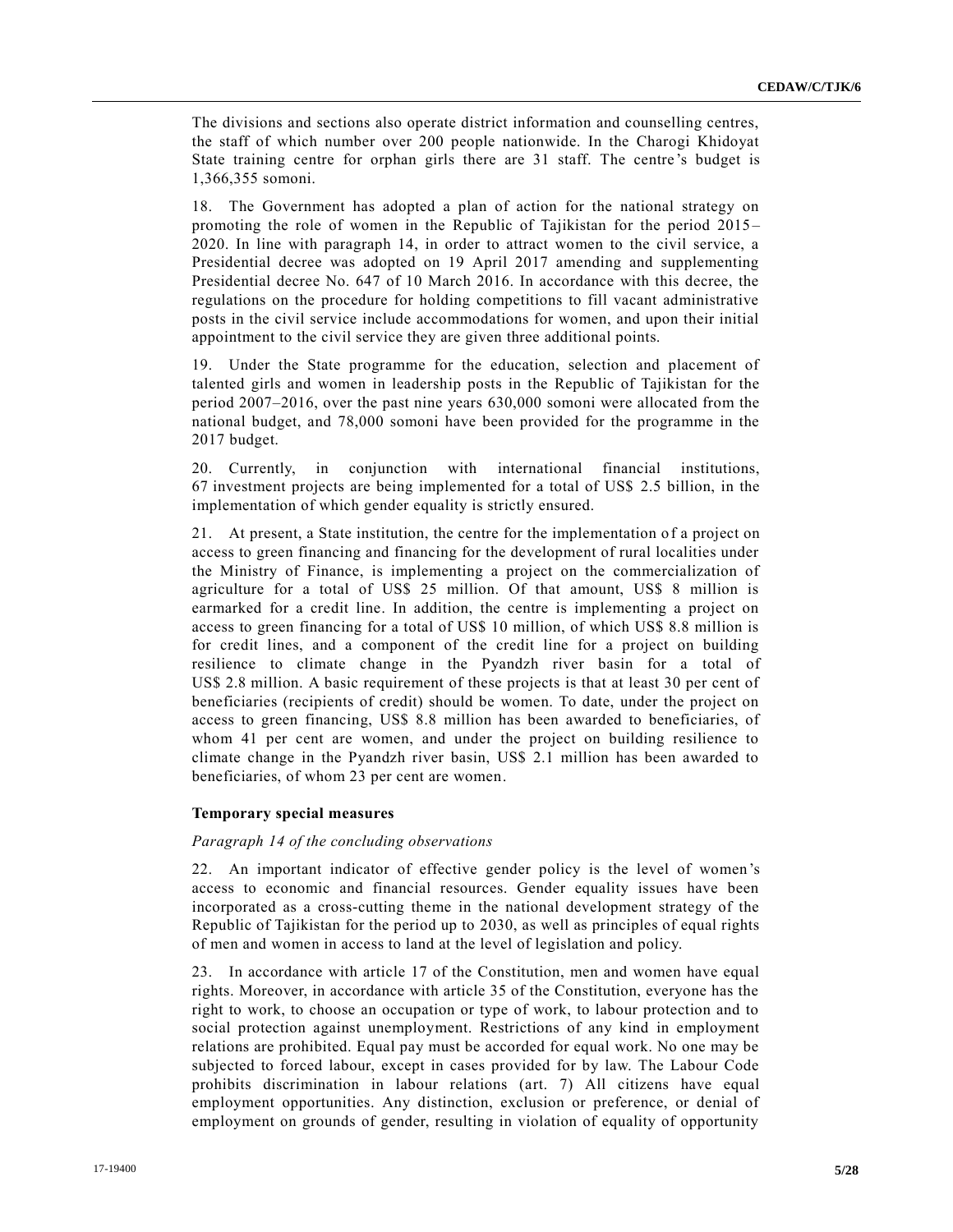in the area of employment, is prohibited. Distinctions in the labour sphere based on the special requirements of certain types of work or the State 's special concern for persons requiring enhanced social protection (women, minors, persons with disabilities) do not constitute discrimination. Persons who consider that they have been subjected to discrimination in employment may institute legal proceedings. The Labour Code establishes additional guarantees for women in respect of hiring pregnant women and women with children, requiring women to work only during working hours and limiting the assignment of women and persons with family responsibilities to night work, overtime work, work on weekends or holidays, and official travel (chapter 12).

24. Women's status is determined by the scope of their civil rights. Under current legislation, women and men have equal legal personality, in other words the ability to own, use and dispose of property, to conclude contracts and to exercise other civil rights. The legal personality of both women and men is enshrined in the Civil Code, and may be restricted only by law and under court order. Women are accorded equal rights with men in respect of travel and the freedom to choose their place of residence and domicile. Article 19 of the Civil Code provides that citizens may travel freely in the territory of Tajikistan, choose a place of residence and freely travel outside the Republic and return to it. The Civil Code also accords women the right to compensation for harm caused by unlawful actions; they are therefore entitled to apply to the courts for compensation for property damage and reparation of moral damage.

25. The Criminal Code (art. 143, part 1) provides for criminal responsibility for violating the equal rights of citizens, including on grounds of gender, which is punishable by a fine of between 200 and 500 units of calculation or by up to two years' imprisonment.

26. The act on State guarantees of equal rights for men and women and equal opportunities in the exercise of such rights defines the concept of discrimination and prohibits discrimination of the rights of men and women (art. 1 and art. 3) The Committee on Women and the Family, as the State authority on ensuring gender development in the Republic of Tajikistan, monitors compliance with this law within the limits of its authority (art. 19).

27. At present, under the Government gender policy, women's activism in the public sphere is being encouraged. The market economy stimulates private initiative among women. The emergence and increase in the number of women entrepreneurs is leading to the formation of economically independent women's groups. There is growing interest in new forms of activity, such as private enterprise, individual creativity, and the public sector. A steadily developing system of female entrepreneurship has been established. In accordance with a Government decision of 2 April 2011 on the establishment and allocation of Presidential grants to support and develop women's entrepreneurial activities in 2011–2015, 40 grants were made every year for a total of 1 million somoni. Since 2013, by Government decision of 5 December 2013, the number of grants has increased from 40 to 80 and the amount allocated has totalled 2 million somoni. In accordance with the Government decision of 2 November 2015 on the establishment and allocation of Presidential grants to support and develop women's entrepreneurial activities in 2016–2020, the policy of State support for women's entrepreneurial activities up to 2020 has continued as follows:

- 20 grants of 40,000 (forty thousand) somoni;
- 20 grants of 30,000 (thirty thousand) somoni;
- 20 grants of 20,000 (twenty thousand) somoni;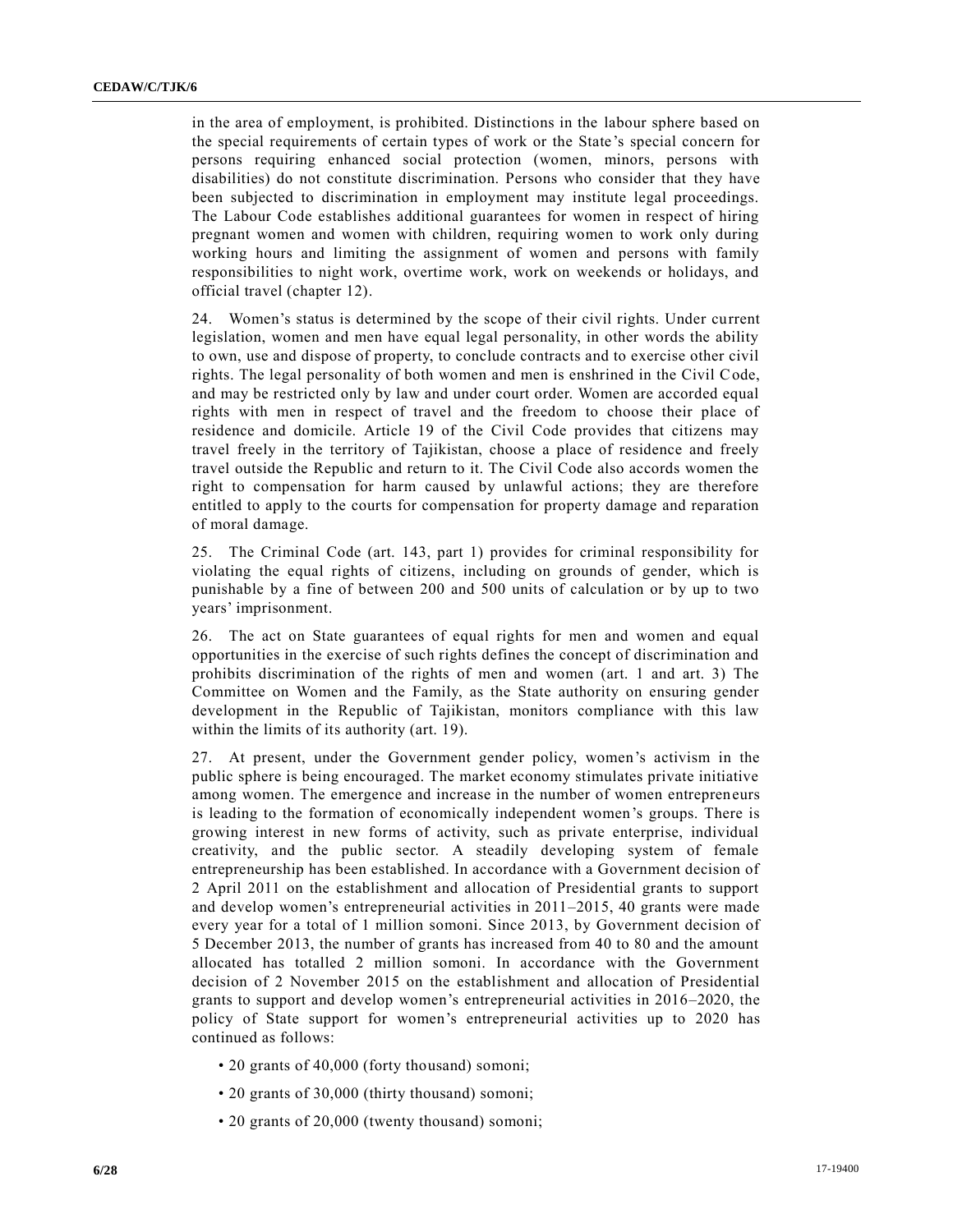• 20 grants of 10, 000 (ten thousand) somoni.

28. The economic empowerment of women, their competitiveness in the labour market and the development of their entrepreneurial activities play a key role in ensuring equal rights for men and women. In 2012, the Government developed and approved a State programme for the training of women specialists and promotion of their employment in 2012–2015. In order to reduce female unemployment, the programme included measures designed to stimulate the employment of women. One of the effective policy areas in respect of women's employment is support for women's initiatives in self-employment and entrepreneurship through the granting of microcredit, which is an effective instrument in the poverty reduction strategy.

29. In order to ensure women's rights, a number of Government laws and decrees have been adopted, in particular, the State programme on the education, selection and placement of talented girls and women in leadership posts in the Republic of Tajikistan in 2017–2022, of 1 April 2017, the national strategy on promoting the role of women in the Republic of Tajikistan for the period 2011–2020, of 29 May 2010, and the plan of action of the national strategy on promoting the role of women in the Republic of Tajikistan for the period 2015–2020, of 29 August 2015.

# **Stereotypes**

#### *Paragraph 16 of the concluding observations*

30. Over the years of independence, Tajikistan has made great strides in eliminating gender stereotypes and ensuring genuine equal rights between men and women in all spheres. In accordance with the national plan and the plan of action of the State programme for the prevention of domestic violence in the Republic of Tajikistan for the period 2011–2023, in which individual chapters and a series of measures are devoted to overcoming stereotypes and patriarchal attitudes towards women, broad outreach is being conducted among the population.

31. At the local level, State bodies conduct awareness-raising and information campaigns among the population, with the involvement of public organizations, chairs of makhalla councils, women activists and religious leaders on the responsibility of men in the family, on equality of rights between men and women, and on the responsibility of parents in the upbringing of children.

32. With the support of a project on the prevention of domestic violence funded by the Swiss Agency for Development and Cooperation, seminars and training courses were held with representatives of law enforcement agencies, the courts, local selfgoverning bodies and other bodies in local districts on strengthening the coordination of action to overcome gender stereotypes and implement State policy for the prevention of domestic violence.

33. Together with the public organization Bovari ba fardo in makhallas and in urban schools in Dushanbe, advocacy is carried out on elimination of gender stereotypes and the prevention of violence against women and girls, and on obstacles to girls' education.

34. In conjunction with the project on the prevention of domestic violence, meetings are organized with male students in higher education institutions to develop an attitude of intolerance towards violence against women and children.

35. In order to attract the population, including girls who have dropped out of school, to vocational training courses, special programmes of courses are being developed. With a view to enlisting the educational system in efforts to modify social and cultural patterns of conduct of men and women and to eliminate prejudices and all other practices based on stereotyped concepts about the role of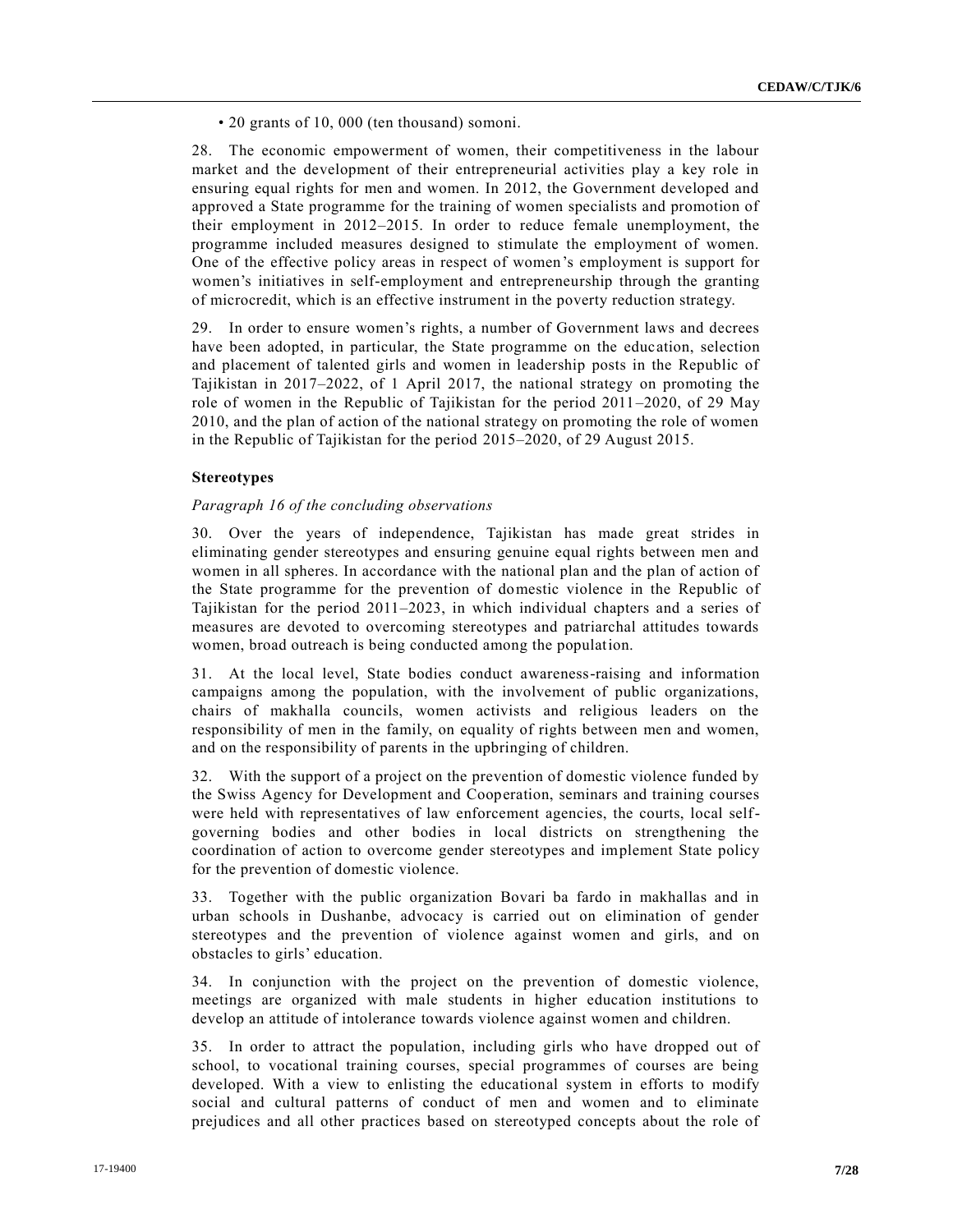men and women, the Ministry of Education and Science, in partnership with the United Nations Children's Fund (UNICEF) and civil society organizations, for the first time conducted a gender analysis of textbooks. As a result of the gender analysis, recommendations were formulated on overcoming gender stereotypes in school textbooks.

36. In order to eliminate traditional stereotypes, outreach groups composed of faculty members and leading specialists of the institution are established every year in higher vocational institutions. During meetings with graduates of general education schools and their parents, a range of issues are discussed, including the issues of encouraging girls to pursue higher education, their study and living conditions, and additional services available for girls; such discussions not only help encourage girls to pursue higher education, but also ensure the overall accessibility of education for them.

37. In order to eliminate stereotypes regarding the roles and responsibilities of women and men in the family and in society, to raise awareness of the need to ensure equal rights and opportunities for men and women and to eliminate gender stereotypes, a number of activities are carried out with different sectors of society, making broad use of the possibilities of the media. Over 200 programmes were designed and transmitted over various national and local television channels by staff of the Committee on Women and the Family alone to promote an understanding of the importance of ensuring equal rights and opportunities for men and women.

38. In conjunction with the project on the prevention of domestic violence, the United Nations Population Fund (UNFPA), UN-Women, the Oxford Committee for Famine Relief (OXFAM), Helvetas, and the Taekwondo Association, feature films on social issues were designed and broadcast on questions of the equal rights of men and women in society, respect for women in the family, observance of the rights of women and children in the family, prevention of domestic violence through public discussion of family values, gender equality, the priorities of education for boys and girls, zero tolerance of domestic violence, opposition to early marriages and compulsory State registration of marriages. Booklets, brochures and other material on these issues were prepared and published.

39. By a Government decision of 30 December 2015, a conceptual framework for the development of the family in the Republic of Tajikistan was adopted, which defines the future of State policy in the area of strengthening the family as an important social institution and the foundation of society, and protecting the interests of family members and enhancing the family in line with the modern view of the family as a social institution and a place for child-rearing, and the economic and social foundations of strengthening the family, enhancing family education and development, and ensuring the strict implementation of the constitutional principle of the equal rights of men and women in family relations.

#### **Violence against women**

#### *Paragraph 18 of the concluding observations*

40. In 2013, laws to introduce amendments and additions to the Code of Administrative Offences and the Police Act were drafted and adopted. The Code of Administrative Offences was supplemented with two articles: article 93 (Violation of the requirements of the legislation of the Republic of Tajikistan on the prevention of domestic violence), and article 93 [sic] (Violation of the requirements of a restraining order) that provide for liability for violation of the requirements of the legislation on the prevention of domestic violence, that is, a deliberate act, of a physical, psychological or economic nature or a threat to commit such acts in the context of family relations, if these acts violate the rights and freedoms of a family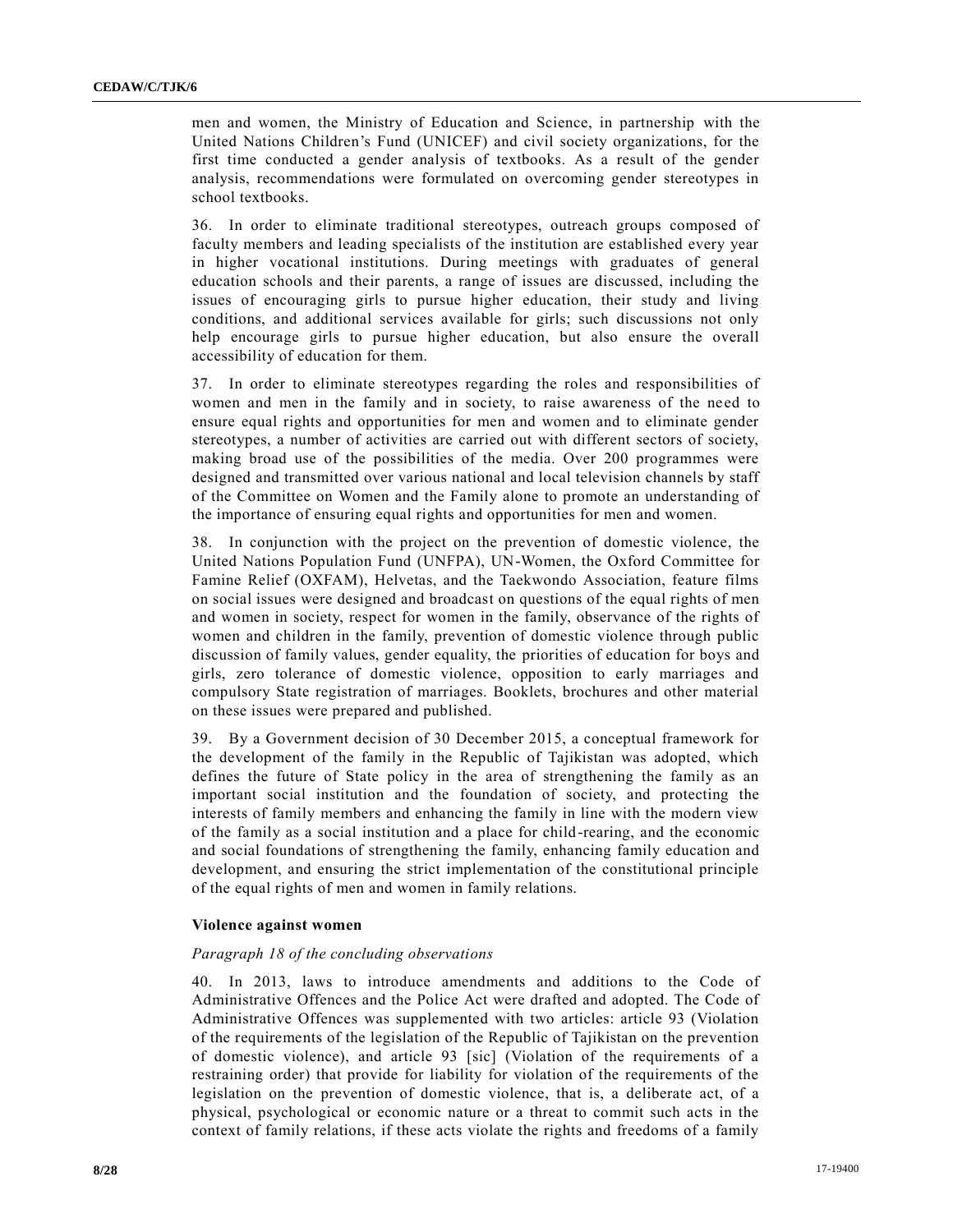member in the absence of indicia of a crime, as well as violation of the conditions of a restraining order. Liability takes the form of a fine or administrative detention. In addition, under the Police Act, the duties of police officers include taking individual measures to prevent domestic violence. At present, the Criminal Code provides for punishment for the following acts of a violent nature: assault (art. 116), torture (art. 117), trafficking in persons (art. 130), recruitment of persons for the purpose of sexual or other exploitation (art. 132), rape (art. 138), sexual violence (art. 139), sexual coercion (art. 140), sexual intercourse or other sexual acts with a person under the age of 16 (art. 141), indecent acts (art. 142), bigamy or polygamy (art. 170), incitement to prostitution (art. 238), establishment or keeping of brothels, procurement or living off the earnings of prostitution (art. 239), among others. The Government adopted the State programme for the prevention of domestic violence in the Republic of Tajikistan for the period 2014–2023. The strategic goal of this programme is to ensure the effective implementation of the mechanisms for the prevention of domestic violence with the participation of all State entities and the public, significantly improve the crime control system, ensure effective protection of civil rights and freedoms, protect constitutional norms, ensure family stability and prevent domestic violence.

41. With a view to effectively implementing the provisions of the legislation on the prevention of domestic violence, as well as providing assistance and support to women victims of violence, preventing and combating domestic violence, and protecting the rights, freedoms and constitutional guarantees of women in family and domestic relations, 33 crisis centres and 3 branches have been established in Tajikistan and are in operation. In maternity wards of hospitals in a number of cities and districts, offices for counselling and medical assistance to victims of domestic violence have been established and are in operation; they are mainly visited by women and minor children.

42. In 2010, within the framework of the Organization for Security and Cooperation in Europe (OSCE) plan on gender equality, the Academy of the Ministry of Internal Affairs introduced a new course on domestic violence consisting of 20 academic hours, on which tests were administered, and since February 2016, 16 academic hours have been added. Currently, the Academy has introduced a separate topic on preventing domestic violence, consisting of 36 academic hours, upon completion of which students in the Academy take examinations.

43. Within the Ministry of Internal Affairs, an association of female staff of internal affairs agencies was established in 2007 and is in operation. The main objectives of the association are to increase the participation of female staff of internal affairs agencies in creating favourable conditions for carrying out operational and service tasks, to enhance the role and authority of female staff of internal affairs agencies in service collectives, and so forth.

44. The reform of the internal affairs agencies and their integration into the global system requires the broad involvement of women in law enforcement activities. This principle was incorporated in the police reform strategy approved by Presidential decree in March 2013. The Ministry of Internal Affairs will conduct a continuous review of recruitment procedures and job descriptions from a gender perspective in order to identify possible elements of prejudice against women applicants and obstacles to their recruitment and if necessary, make adjustments to these procedures.

45. The Ministry of Internal Affairs has implemented a joint project with the OSCE Office in Tajikistan on gender-sensitive law enforcement to properly investigate and prosecute domestic violence and protect victims. Under this project,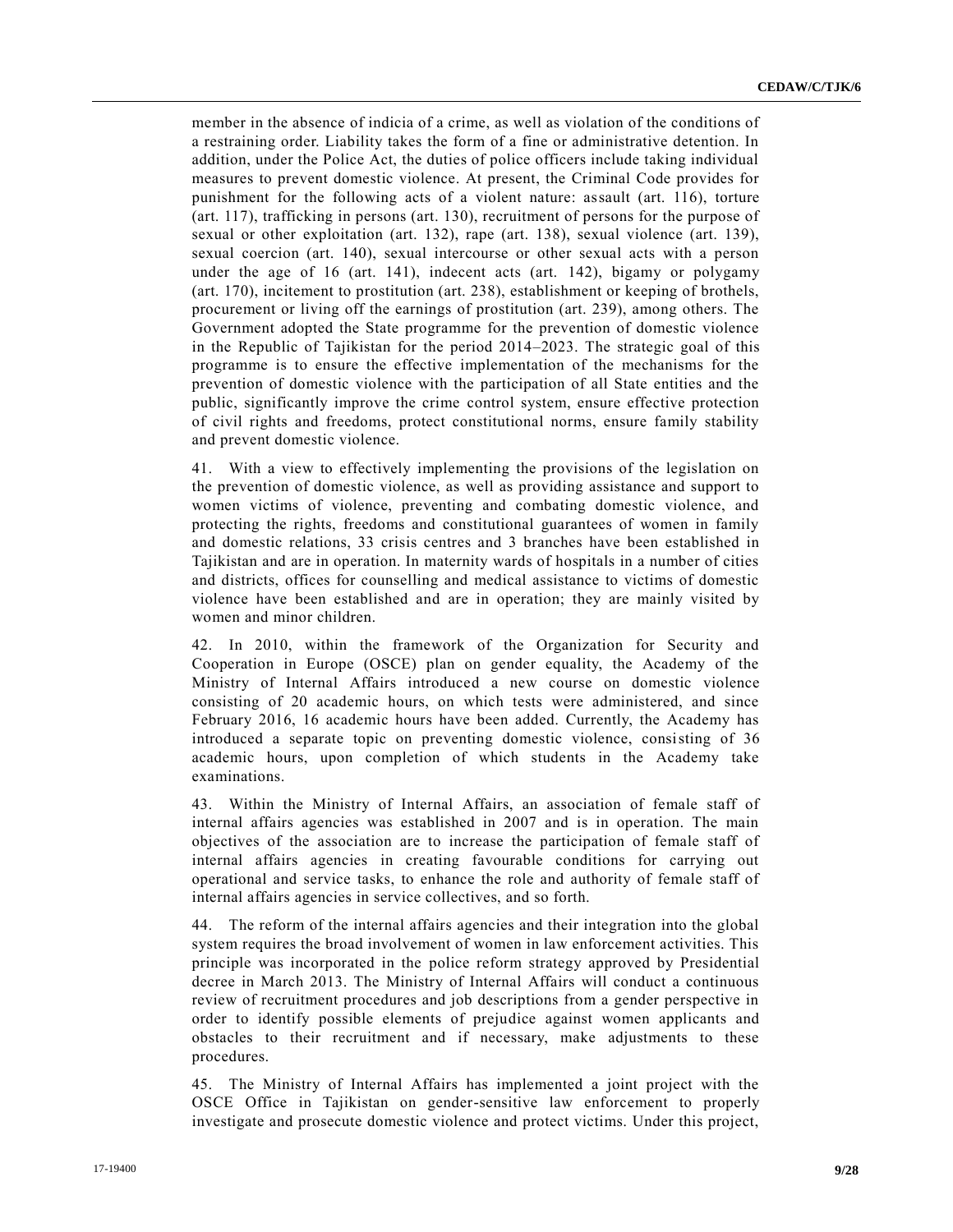posts of inspector for the prevention of domestic violence have been added to the staffing table.

46. From March 2010 to the present, 14 posts of inspector for the prevention of domestic violence, to be filled by women, have been added to the staffing table, and 14 offices for the prevention of domestic violence have been opened within the framework of the project.

47. Since 28 September 2011, the functional responsibilities of inspectors for the prevention of domestic violence have been approved, a special statistical reporting system for these types of crimes has been introduced, on 25 November 2013 methodological recommendations on compliance with and implementation of the act on the prevention of domestic violence by district police inspectors and inspectors for the prevention of domestic violence were approved, on 20 April 2016 an instruction was adopted on the organization of the work of the staff of internal affairs agencies to prevent, combat and respond to cases of domestic violence.

48. All district police inspectors are in close contact with inspectors for the prevention of domestic violence.

49. Pursuant to the act on the prevention of domestic violence, district police officers and inspectors for the prevention of domestic violence have carried out a significant amount of work. During the 2017 reporting period, a total of 1,296 complaints were made, of which 1,036 were taken up by district police inspectors, and 260 by inspectors for the prevention of domestic violence, and 996 were complaints against men, compared with 296 against women. As a result of the review, 65 criminal prosecutions were instituted under various articles of the Criminal Code, criminal prosecutions were denied for 1,003 cases, 131 cases are pending, and 76 complaints have been sent for investigation. In relation to the offenders, 181 protocols were drawn up under articles 93 (Violation of the requirements of the legislation of the Republic of Tajikistan on the prevention of domestic violence) and 93 [sic] (Violation of the requirements of a restraining order) of the Code of Administrative Offences and 52 protocols under other articles of the Code.

50. An act on the legal profession and advocacy has been adopted, the objective of which is to define, inter alia, the legal framework for advocacy and the rights and duties of lawyers, guarantees of the rights of citizens to receive qualified legal aid, and the organizational and legal foundation for the establishment of State and non-State systems of free legal aid.

51. By decision of the Government on 2 July 2015, a conceptual framework on the provision of free legal aid was adopted. The framework provides for pilot testing of a new system of free legal aid in specific localities, and also covers issues associated with financing the provision of legal aid. Under this framework, all citizens who apply to State legal offices are entitled to receive free initial legal aid (oral consultations). In accordance with paragraph 25 of the framework, the list of persons who are eligible for secondary legal aid (assignment of counsel before the courts and other State authorities) includes victims of domestic violence and torture, and their close relatives and family members.

52. In order to implement the framework, the legal aid centre, a State institution, was established to test models for the provision of free legal aid to vulnerable strata of the population.

53. In 2016 and 2017, 16 State legal aid offices were established in 12 cities and districts of Tajikistan.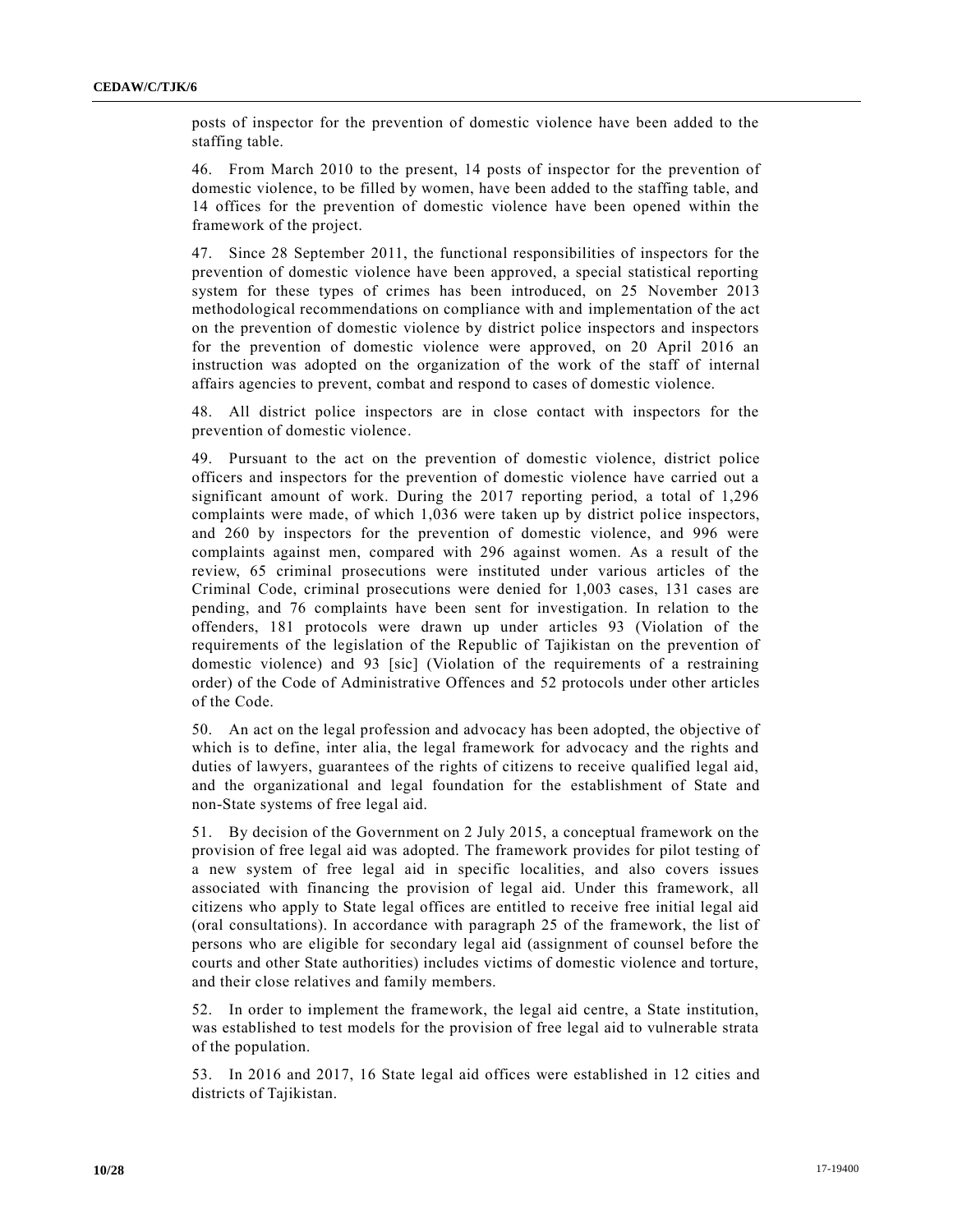54. During the period of operation, the offices received requests for free legal aid from 3,985 individuals. Of these 1,626 were men, 2,020 were women and 340 were persons with disabilities.

55. In order to provide practical assistance to women victims of domestic violence, there are State institutions and civil society organizations in Tajikistan: the Committee for Women and the Family, the crisis centre of the civil society organization Bovari ba fardo (faith in the future) for women and a support centre for girls who are victims of violence, and inspectors for the prevention of domestic violence within internal affairs agencies, information and counselling centres in local executive bodies (110) and crisis centres for the rehabilitation of women who have been subjected to violence (18) run by non-governmental organizations.

56. To raise the legal awareness of citizens and prevent abusive acts, including domestic violence, 110 information and counselling centres in which lawyers and psychologists provide practical assistance to individuals have been set up, with the support of social partners in the women and family affairs departments and sectors of executive bodies in regions, cities and districts. These centres function within the women and family affairs divisions, departments and sectors and are funded from the budgets of local executive bodies. In 2014, 10,638 citizens applied to these centres, in 2015, 6,833, in 2016, 22,364, and during the first six months of 2017, 6,464. It should be noted that more than 70 per cent of applications were favourably resolved. Over 92 per cent of women received free legal advice from specialists.

57. With the assistance and financial support of UN-Women in Tajikistan, once every two years a statistical digest entitled "Women and men" is issued. The statistical digest provides information that illustrates the situation of women and men in all sectors of the economy and the social sphere in comparison with previous years. The latest edition of the digest was issued in 2016.

58. In 2012, with the support of the United States Agency for International Development (USAID), for the first time in Tajikistan a demographic and health survey was conducted, one of the objectives of which was to review the rights and prerogatives of women in Tajikistan, and cases of domestic violence against women of reproductive age. The findings of the study were released in 2013.

59. The Statistics Agency, supported by USAID, UNFPA and UNICEF, is currently conducting a second demographic and health survey, and issues of the rights and prerogatives of women and domestic violence against women, are the main focus of the survey. The survey will be conducted in over 8 million households throughout Tajikistan, providing representative data at the national level, and in five major regions. The findings of this survey will be presented in 2018.

60. According to data of the Supreme Court, in 2016 and during the first half o f 2017, the courts considered 28 criminal cases against 30 persons associated with domestic violence, of whom were 23 were men and 7, women. Furthermore, 4 criminal cases against 4 persons, including 3 women, associated with trafficking in persons, and 4 criminal cases against 7 women involving trafficking in minors were taken up. In addition, during this period, the courts considered 53 criminal cases against 55 persons, including 33 women, associated with incitement to prostitution through the threat or use of force or taking advantage of dependency, blackmail, or deception, the organization or keeping of brothels, as well as procurement with the aim of living off illegal earnings.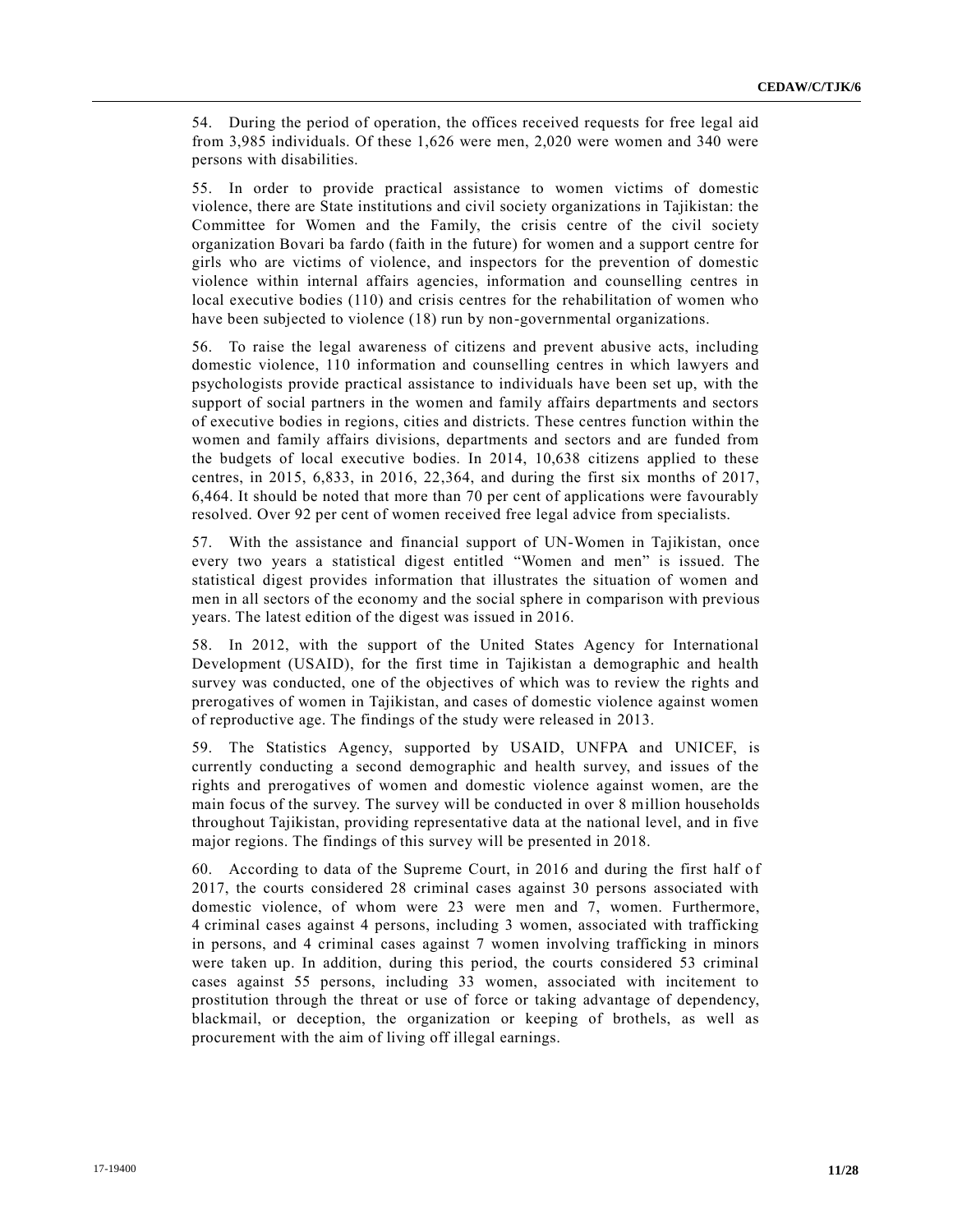#### **CEDAW/C/TJK/6**

| Indicator                                                      | 2014 | 2015 | 2016 | First half of 2017 |
|----------------------------------------------------------------|------|------|------|--------------------|
| Total criminal cases considered involving                      |      |      |      |                    |
| incitement to prostitution                                     | 158  | 117  | 98   | 53                 |
| Accused persons                                                | 163  | 117  | 99   | 55                 |
| Of whom:                                                       |      |      |      |                    |
| Men                                                            | 66   | 47   | 54   | 22                 |
| Women                                                          | 97   | 70   | 45   | 33                 |
| Total criminal cases considered involving<br>human trafficking | 8    | 5    |      | 4                  |
| Accused persons                                                | 14   | 6    |      | 4                  |
| Of whom:                                                       |      |      |      |                    |
| Men                                                            |      |      |      | 1                  |
| Women                                                          | 14   | 6    |      | 3                  |
| Total criminal cases considered involving                      |      |      |      |                    |
| domestic violence                                              | 24   | 15   | 82   | 28                 |
| Accused persons                                                | 25   | 16   | 86   | 30                 |
| Of whom:                                                       |      |      |      |                    |
| Men                                                            | 25   | 15   | 81   | 23                 |
| Women                                                          |      | 1    | 5    | 7                  |

61. According to data of the Ministry of Internal Affairs, over the first seven months of 2017, there was a total of 65 criminal cases involving domestic violence.

| Indicator                                        | 2015 | 2016 | 7 months of 2017 |
|--------------------------------------------------|------|------|------------------|
| Total criminal cases involving domestic violence | ! 46 | 257  |                  |

62. The above data show that the number of crimes involving violence against women is not diminishing and in certain categories it is tending to increase.

#### **Human trafficking and exploitation of prostitution**

#### *Paragraph 20 of the Committee's concluding observations*

63. Tajikistan is a party to a number of multilateral instruments on combating human trafficking, including the Convention for the Suppression of Traffic in Persons and of the Exploitation of the Prostitution of Others, of 2 December 1949, the United Nations Convention against Transnational Organized Crime, the Protocol to Prevent, Suppress and Punish Trafficking in Persons, especially Women and Children, the Protocol against the Smuggling of Migrants by Land, Sea and Air, supplementing the United Nations Convention against Transnational Organized Crime of December 2000, and the Agreement on cooperation between the Ministries of Internal Affairs (police) of the States members of the Commonwealth of Independent States in combating human trafficking.

64. In order to combat human trafficking in Tajikistan, an act on combating human trafficking was in effect until July 2014. On 26 July 2014, a new act, on combating human trafficking and providing assistance to victims, was adopted. The act establishes the organizational and legal framework for combating human trafficking and a system of measures for protection of and assistance to victims of trafficking and their rehabilitation. It also governs social relations in combating human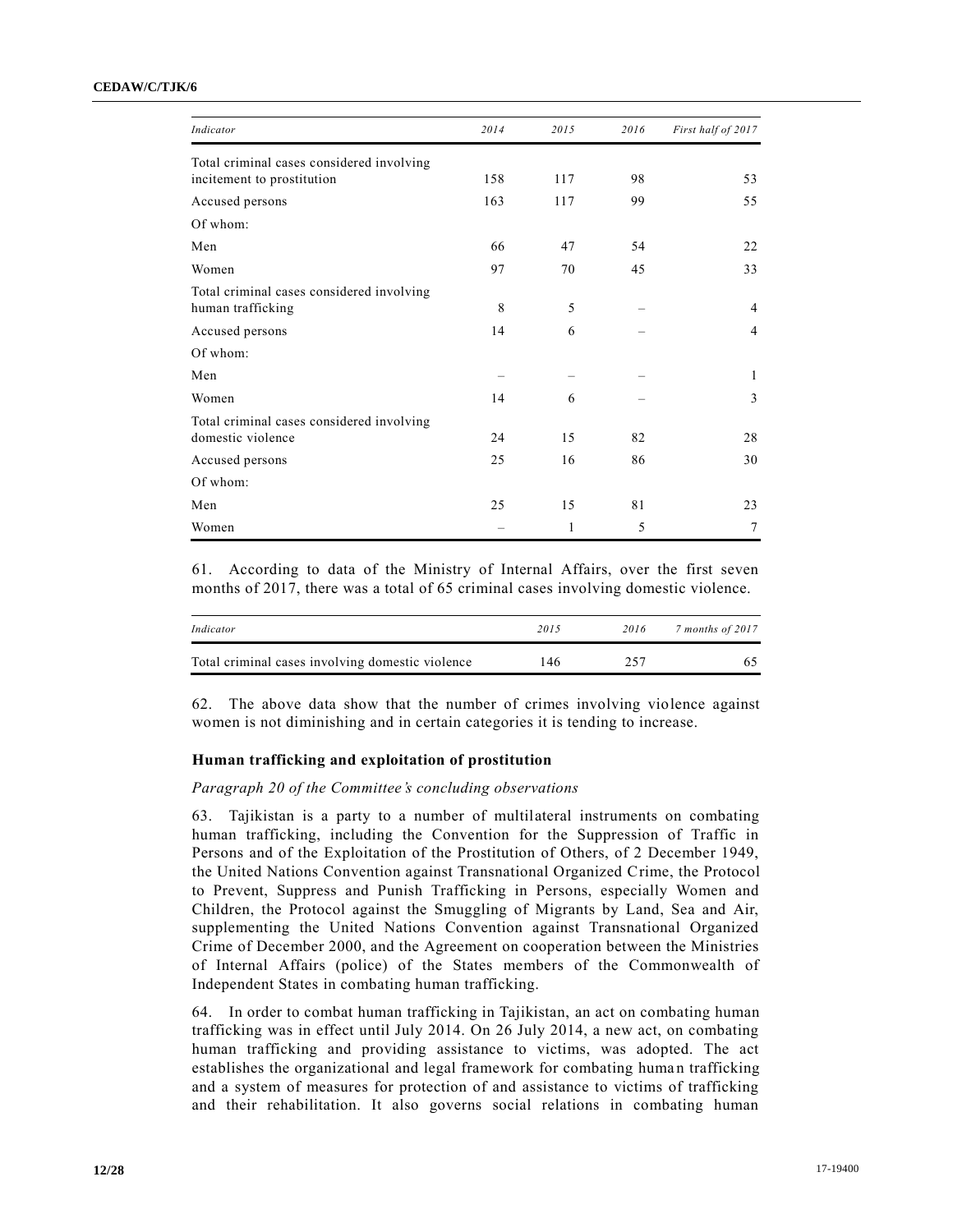trafficking and the provision of assistance to victims. A distinctive feature of the new act is that it provides for comprehensive measures to assist victims.

65. In order to step up efforts to combat human trafficking, a comprehensive programme to combat human trafficking for the period 2014–2016 was adopted and the legislative framework in this area is being refined. An interdepartmental commission on combating human trafficking, which includes representatives of the relevant ministries and departments and of civil society, has been established within the Government.

66. A national plan for the prevention of human trafficking in the Republic of Tajikistan for the period 2016–2018 was approved by Government decision on 27 July 2016. The plan provides for comprehensive measures to combat trafficking, criminal prosecution for human trafficking and measures to protect and assist victims of human trafficking.

67. The legislation of Tajikistan does not provide for criminal liability for prostitution. The Criminal Code establishes criminal liability for incitement to prostitution and the establishment or keeping of brothels, procurement or living off the earnings of prostitution (arts. 238 and 239).

68. In accordance with to article 130 of the Code of Administrative Offences, purely administrative liability in the form of a fine and administrative detention for 10 to 15 days is established for engaging in prostitution.

69. Under the State programme to promote employment in the Republic of Tajikistan, in order to support unemployed persons and promote self-employment by means of the creation of additional jobs through the provision of small concessional loans, more than 14.6 million somoni was allocated from the State budget up to 2017. Over the first eight months of 2017, the employment services throughout Tajikistan allocated preferential loans totalling 4,823,850 somoni to unemployed women to organize their own entrepreneurial activities (self-employment).

70. In order to promote women's entrepreneurship, create new jobs, increase women's participation in the economic sector, ensure their competitiveness in the labour market and promote the employment of women and girls, on the basis of a Government decision on the establishment and award of Presidential grants for the support and development of women's entrepreneurial activities during the period 2016–2020, 2 million somoni was allocated from the State budget in 2016, and 2 million somoni is envisaged in the State budget in 2017.

71. With a view to the promotion of market relations on the basis of support for entrepreneurship and development of competitiveness by making effective use of substantive programmes, projects and activities in the small and medium-sized business sector, the Government of Tajikistan established a business support fund, a State entity. In order to replenish the fixed capital in the fund, 133 million somoni was allocated from the State budget in 2013–2015, and 70 million somoni is earmarked for this purpose in the 2017 budget. These resources are contributing to the combating of human trafficking and assistance to victims of trafficking, as well as the development of entrepreneurial activities among women, on an equal basis with men.

72. In spring 2004, the Ministry of Internal Affairs of Tajikistan was among the first in the area of Central Asia to set up within the crime control department of the Ministry of Internal Affairs a specialized unit to combat human trafficking, as a high-profile institutional unit in the internal affairs system, which became the reporting point in developing an organizational and systemic law enforcement mechanism for work in this area. The Ministry's work in this regard has been continuously improved through integration of best international and national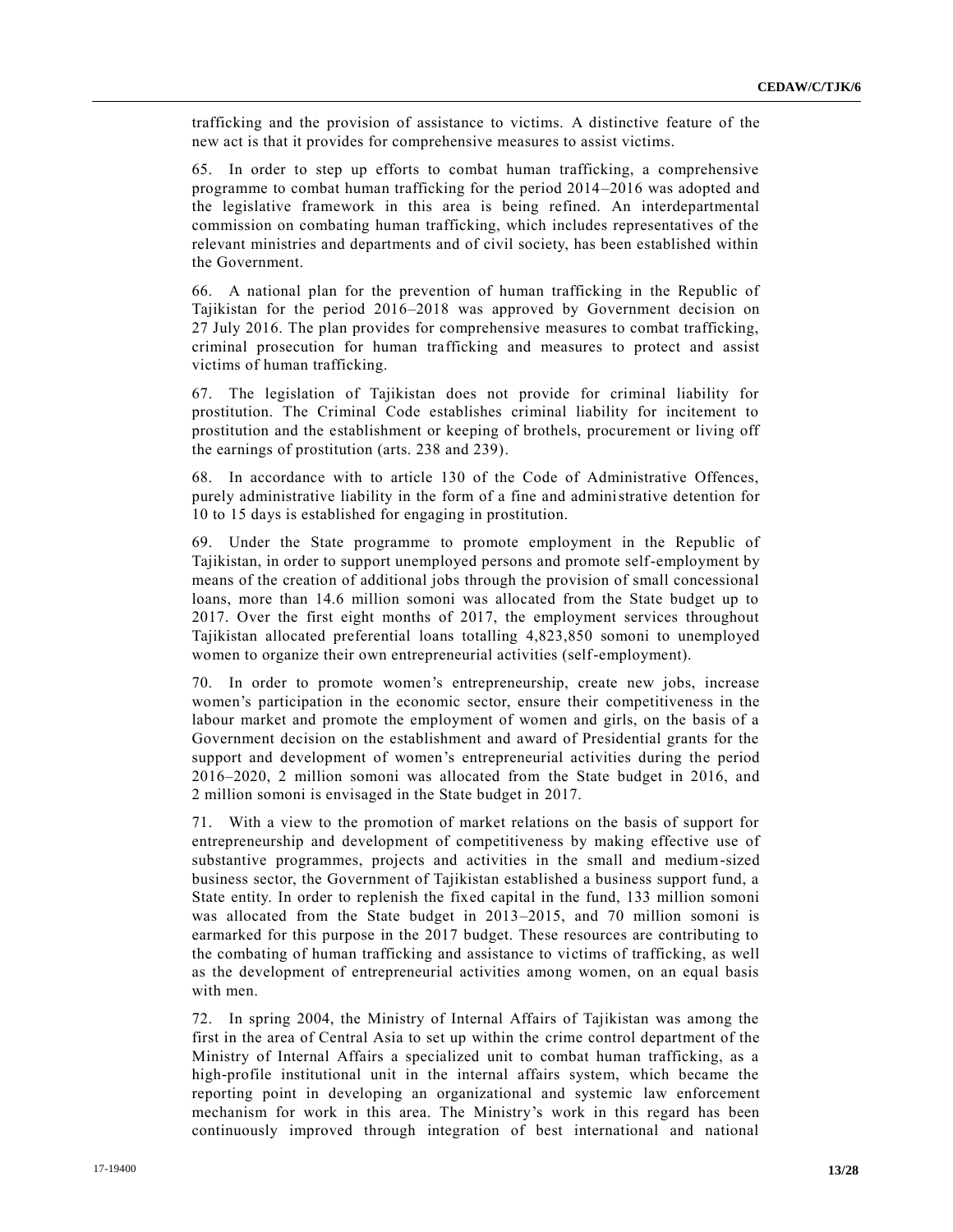practices, and also the development of completely new information models for the types of offences being investigated and specific algorithms for operational and investigative activities in line with regional specificities and local conditions. The result has been a sharp increase in the level of detection and effectiveness of further investigation of this category of offences.

73. Another feature of the work of the Ministry of Internal Affairs in this area is provision of assistance to victims of trafficking with or without their consent to cooperate with law enforcement agencies, which is one of the key parameters of the national position on this issue. In other words, the interests of victims take priority over the interests of the criminal prosecution. As part of this work, the division cooperates regularly with civil society institutions and humanitarian organizations in the implementation of preventive measures, collection of operational and other information, repatriation, and also protection and comprehensive rehabilitation of victims in specialized institutions operating in the territory of Tajikistan.

74. International and regional cooperation by the Ministry of Internal Affairs on issues of combating human trafficking is also at a high professional level and consists of exchange of data on offences, channels, routes, criminal elements, victims, and so forth. This cooperation is based on the use of information derived from operational and other specialized records of law enforcement agencies and, in sharing operational, investigative and other legal information, is based on the ratified international instruments, through the national centre of the International Criminal Police Organization (INTERPOL) in Tajikistan, as well as interdepartmental legal instruments concluded at the level of ministries of members of the Commonwealth of Independent States.

75. An analysis of human trafficking offences for the first seven months of 2017 and of 2016, according to data of the main information and analysis centre of the Ministry of Internal Affairs is shown in the following table:

| No. | Articles of the Criminal Code of Tajikistan                                                                                                               | 7 months 2016  | 7 months 2017 |
|-----|-----------------------------------------------------------------------------------------------------------------------------------------------------------|----------------|---------------|
| 1   | Article 130 (Abduction of persons)                                                                                                                        | $\overline{c}$ |               |
| 2   | Article 130 (Trafficking in persons)                                                                                                                      | 8              | 20            |
| 3   | Article 130 (Use of slave labour)                                                                                                                         |                |               |
| 4   | Article 131 (Illegal deprivation of liberty)                                                                                                              |                |               |
| 5   | Article 132 (Recruitment of persons for the purpose of<br>exploitation)                                                                                   | 11             | 13            |
| 6   | Article 167 (Trafficking in minors)                                                                                                                       | 6              | 10            |
| 7   | Article 241 (Production and distribution of pornographic<br>materials or articles with images of minors)                                                  |                |               |
| 8   | Article 241 (Use of minors for the production of<br>pornographic materials or articles)                                                                   |                |               |
| 9   | Article 335 (Facilitation of the illegal entry of foreign<br>citizens or stateless persons into Tajikistan or illegal transit<br>through the territory)   | 2              | 1             |
| 10  | Article 335 (Facilitation of illegal migration)                                                                                                           |                | 3             |
| 11  | Article 339 (Theft or alteration of documents, stamps or seals)                                                                                           |                |               |
| 12  | Article 340 (Forgery, manufacture or sale of forged<br>documents, State honours, stamps, seals, forms, committed<br>for the purpose of human trafficking) |                |               |
|     | <b>Total</b>                                                                                                                                              | 29             | 47            |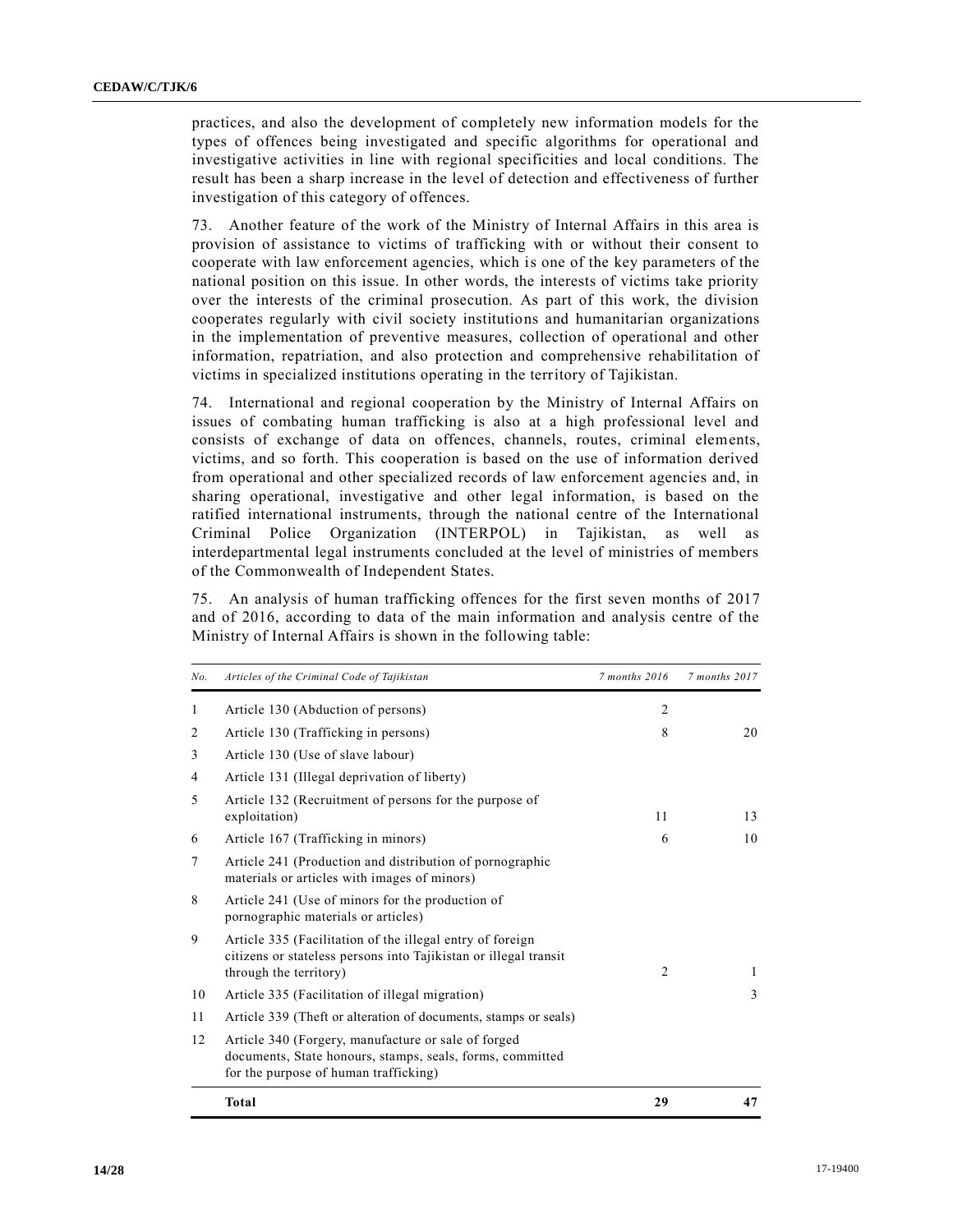76. During the first seven months of 2017, the Ministry of Internal Affairs brought back to Tajikistan four victims from the United Arab Emirates and one victim from the city of Istanbul (Turkey). Victims of human trafficking have access to a full range of support including housing (shelter), physical and psychological treatment and rehabilitation, and reintegration measures. If necessary, identification documents are returned to victims. Victims are assigned a lawyer who accompanies them from the stage of investigation to the stage of sentencing; after sentencing, in the event that the accused refuses to provide reparation for moral and material damage, the lawyer files a civil claim for compensation for moral and material harm (if the victim so wishes).

77. At present, rehabilitation and social reintegration assistance to victims of human trafficking is provided by the public organization Femida, with financial support from the social welfare agency of the Ministry of Health and Social Welfare and the International Organization for Migration.

78. Two or three times a year, a dialogue on preventing and combating human trafficking takes place with the participation of social partners — diplomatic missions of foreign States, international organizations and representatives of the interdepartmental commission on combating human trafficking.

# **Participation in political and public life**

#### *Paragraph 22 of the concluding observations*

79. At present a regulatory and legal foundation has been established in Tajikistan aimed at guaranteeing the equality of all citizens regardless of gender, race, ethnicity, language, origin, property and occupational status, place of residence, attitude to religion, beliefs, and membership of public associations or any other social groups. According to article 27 of the Constitution, citizens have equal rights to enter the civil service. This provision is also stipulated in article 2 of the Civil Service Act, in accordance with which, citizens of the Republic of Tajikistan have equal rights to enter the civil service irrespective of ethnicity, race, gender, language, faith, political convictions or social or property status. Tajikistan pays particular attention to the role of women in society and the maintenance of gender balance. A legislative framework governing issues related to the equal rights of men and women has been established.

80. An act was adopted on 1 March 2005 on State guarantees of equal rights for men and women and equal opportunities in the exercise of such rights, which regulates action to uphold the constitutional guarantees of equal rights of men and women in the social, political, cultural, and any other sphere and establishes State guarantees of equal opportunities for persons of either gender, regardless of ethnicity. Article 20 of this act defines participation in trade unions and other public associations, including publics associations established for the purpose of implementing the constitutional principle of equal rights and equal opportunities for men and women. The State programme on the education, selection and placement of capable women and girls in leadership positions in the Republic of Tajikistan for the period 2007–2016 has been implemented. The main objectives of the programme were to formulate long-term State policy to secure rights and opportunities with regard to the training, selection and placement of capable women and girls in leadership positions; ensure that women and men had equal rights in respect of promotion and appointment to leadership positions; and ensure an enabling environment for training. As a result of the implementation of the programme, a mechanism was established for the education, selection and placement of capable women and girls in leadership positions, as well as a mechanism for State cooperation with non-governmental organizations. Conditions of work and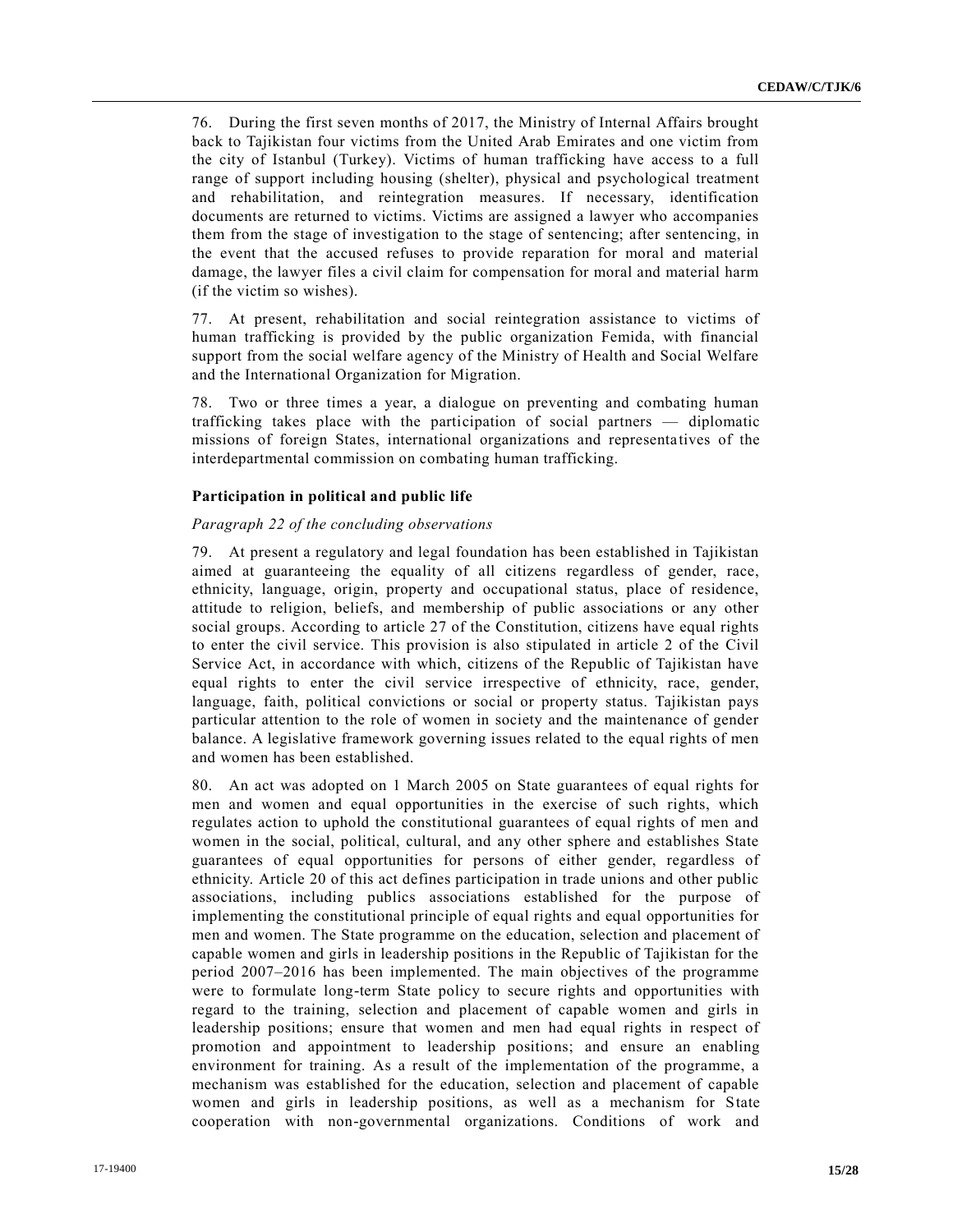recreation for women have improved. The national strategy on promoting the role of women in the Republic of Tajikistan for the period 2011–2020 provides for equal representation of women and men in the executive and representative bodies at all levels of governance, the possibility of introducing quotas for women as a temporary measure to ensure broader participation in the executive and representative bodies, cooperation with international organizations on achieving equal opportunities for men and women, enhancing the role of women in society and the possibility of learning from the experience of developed countries on issues of the political advancement of women, ensuring gender equality in the workplace, and introducing modest quotas when holding competitions to fill civil service positions at all levels. The strategy also focuses on mechanisms for the social State and civil society, cooperation between the authorities and public organizations with an emphasis on the initiative and self-motivation of citizens of both genders in resolving socioeconomic problems. To implement this strategy, by Government decision of 29 August 2015, a plan of action was approved for 2015–2020, which envisages strengthening the capacity of the Committee on Women and the Family in the area of gender analysis, carrying out research and monitoring of programmes on women's issues, enhancing the capacity of the staff of ministries and departments responsible for implementing gender policy, conducting training courses and seminars to upgrade the skills to develop strategies and State programmes and to conduct gender analysis of social processes, organizing courses to enhance the capacity of women activists in State structures and civil society, introducing quotas in competitions to fill civil service positions at all levels, building the capacity and skills of women leaders, increasing women's literacy and employment levels on the basis of the principles of gender equality, and reducing unemployment. Targeted work is being carried out on the implementation of the plan of action. An act on the prevention of domestic violence was adopted in 2013. The act provides a clear legal definition of offences in the domestic sphere, and ensures effective assistance for victims and other members of disadvantaged families directly or indirectly affected by domestic violence. In 2014, with a view to the effective implementation of the act, the Government adopted a State programme for the prevention of domestic violence in the Republic of Tajikistan for the period 2014–2023, providing for a set of measures to strengthen the mechanisms for the prevention of domestic violence and the control of crime, especially the factors causing domestic violence, register individual warnings relating to prevention of antisocial acts and indecent and immoral behaviour in the family, ensure the social and legal protection of citizens, and so forth. On 1 April 2017 the Government adopted the State programme for the education, selection and placement of talented women and girls in leadership positions in the Republic of Tajikistan for the period 2017–2022. The programme focuses on implementation of Tajikistan's international obligations to eliminate gender inequality in accordance with the principles and directions of the Convention on the Elimination of all Forms of Discrimination against Women, the Beijing Declaration and Platform for Action, the Sustainable Development Goals and other gender-related goals and targets.

81. In 2014, a council of female students was established under the Committee on Women and the Family, under which a school for girl leaders operates, for which experienced and respected teachers are enlisted to provide training. Every year the Committee awards grants worth 100 somoni per month for the 11 top female students in Tajikistan's higher educational institutions. In 2016, the number of grants was increased to 15. Since 2001, the Sarvar State training centre for women, attached to the Ministry of Education and Science, has been in operation, in order to train girls entering higher educational institutions under the Presidential quota, and talented girls in general, to prepare them as women leaders. Training at the centre is provided free of charge. All students at the training centre receive an additional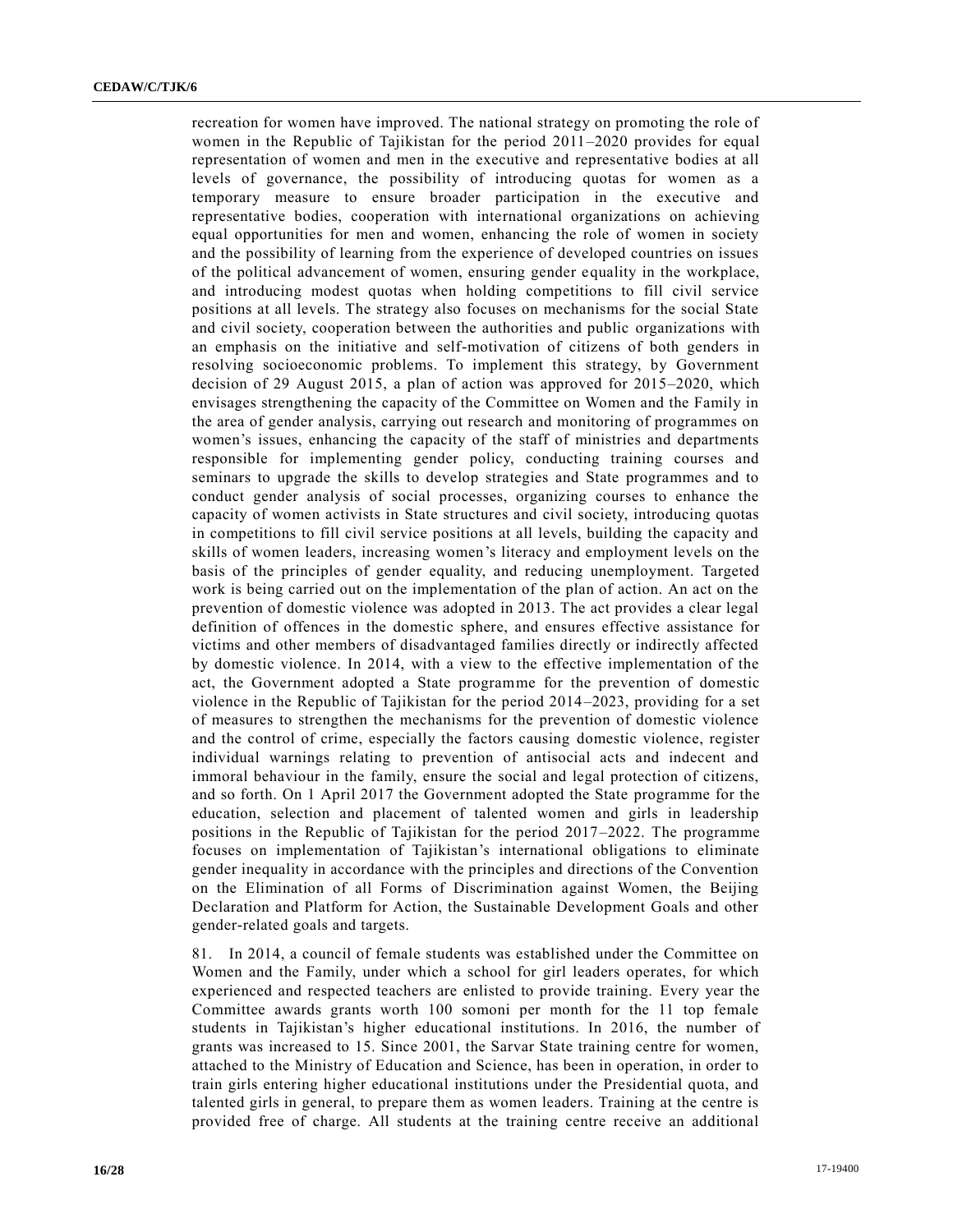stipend, and students from remote regions of the country are provided with accommodation in hostels. The centre is funded from the State budget every year in an amount of 1,124,013 somoni. Over the past five years, 378 girls from all regions of the Republic, of whom 233 successfully completed leadership courses, studied at the centre. In 2016 a new curriculum was introduced. In addition to studying subjects such as psychology of leadership, technology and methodology of leadership, management, foundations of public law, office work in the State language and information technology, all the girls carry out intensive study of foreign languages. After completing their studies at the centre, the graduates are awarded a certificate of attendance at leadership courses.

82. In order to implement programmes and laws and regulations in the gender sphere in an organized manner and attract women to the civil service, the civil service agency, together with the institute of public administration, in 2016 organized 35 skills development courses for civil servants: 3 refresher courses, 13 skills development courses, 18 extramural courses and internships, and 1 internship. A total of 1,330 students attended, as well as 276 students who were involved in separate projects, making a total of 1,606 civil servants who participated in courses, of whom 535, or 33.3 per cent, were women. In the first half of 2017, together with the institute of public administration, and in order to upgrade the skills of civil servants, 22 courses were held — 3 refresher courses, 19 courses for upgrading qualifications and 10 extramural courses, covering 712 students, as well as 195 students involved in separate projects, making a total of 907 civil servants, of whom 195, or 21.4 per cent, were women. The institute, with the assistance of the Committee on Women and the Family, held courses for women leaders on topics of human resources management, women leaders in the civil service system, and legal framework for gender equality in the Republic of Tajikistan. From 2009 to the present, the institute has conducted training in master's courses in the area of public administration, with the participation of potential candidates for leadership positions in the State authorities, on the specific measures taken by the State to increase the representation of women in elected positions and train potential candidates. During this period, the number of specialists trained totalled 488 people, of whom 154, or 31 per cent, were women.

83. In accordance with the requirements of State statistical form No.1-GS, report on the number and grade levels of civil servants, the civil service agency conducts a quarterly monitoring exercise and compiles a statistical report about the number of civil servants, including women and members of other ethnic groups. The outcome of the monitoring exercise is sent to the relevant State bodies for adoption of the necessary measures.

84. As of 1 July 2017, the total staffing table for civil servants consisted of 20,987 posts; 1,726 posts were vacant, and 19,261 posts were encumbered. The number of women was 4,340, or 22.5 per cent. A total of 5,779 people, or 30 per cent of the total number of civil servants, hold managerial posts; of that total, 1,081 people, or 18.7 per cent, are women. In the central bodies and their structural units there are 11,991 civil servants, of whom 2,795, or 23.3 per cent, are women. A total of 3,146 civil servants hold managerial posts, of whom 542, or 17.2 per cent, are women. In the local executive bodies there are 3,728 civil servants, of whom 974, or 26.1 per cent, are women. A total of 1,467 civil servants hold managerial posts, of whom 304, or 20.7 per cent, are women. In the self-governing bodies of settlements and hamlets there are 3,542 civil servants, of whom 571, or 16.1 per cent, are women. A total of 1,166 civil servants hold managerial posts, of whom 235, or 20.1 per cent, are women. Of the total number of female civil servants, 1,081 hold managerial posts, 7 are chairpersons of districts, 64 are deputy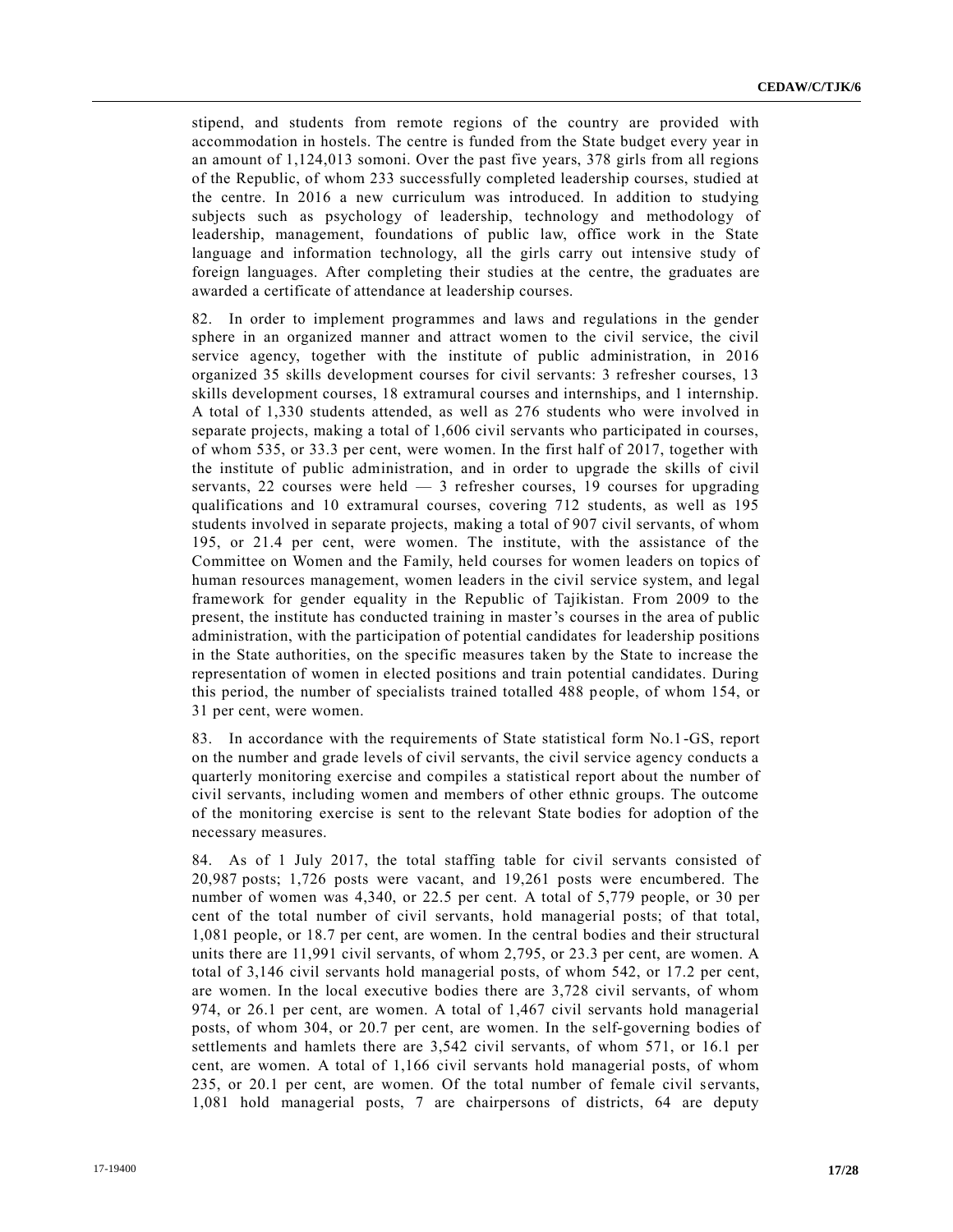chairpersons of districts, and one woman is the head of the executive office of the President.

85. Currently, women constitute 21.1 per cent of the members of the Majlis-i Milli (upper house) of the Majlis-i Oli and 20.6 per cent of deputies of the Majlis-i Namoyandagon (lower house) of the Majlis-i Oli; one of them is the vicechairperson and two are chairpersons of committees. At present, one woman holds the post of Minister of labour, migration and employment. In addition, the heads of the Committee on Women and the Family, the Committee on language and terminology and the Statistics Agency are women.

86. In other Government structures, ministries and local government authorities, one of the deputy directors is usually a woman.

87. Out of a total of 369 judges, 56, or 15 per cent, are women. Of those women, one is the chairperson of the higher economic court, and five are chairpersons and six, deputy chairpersons of regional, city and district courts. In the Supreme Court, out of a total of 39 judges, 10, or 25.6 per cent, are women. Overall, 90 women work in the constitutional court and in the judiciary, and 745 women work in leadership positions in the internal affairs bodies.

88. In the educational system, 4,353 women hold leadership posts, of whom one works in the central administration of the Ministry of Education and Science, seven work in the structural units of the Ministry, three are rectors, 34 are directors and deputy directors of secondary vocational training institutions, 14 are heads of the education departments of districts and towns, 3,691 are directors and deputy directors of general education institutions, and 603 are heads of preschool educational institutions. In order to promote the advancement of young and talented specialists to leadership positions, a special database has been set up in the Ministry, which includes 82 people, of whom 27 people, or 33 per cent, are women. In State institutions for elementary vocational training, 12 women serve as directors, or 19 per cent of the total. One woman in the Ministry has a doctoral degree and four are PhD candidates.

89. At present, 18,044 specialists with higher medical education and also 49,434 medical specialists with secondary medical education, of whom 19,323 are men and 48,155, or 71.4 per cent, are women, work in the health-care sector in Tajikistan.

90. In the Ministry of Finance and subordinate institutions, the core staff consists of 1,453 people, including 1,318 office personnel, of whom 986 are men and 332 are women; in total, women account for about 25.2 per cent of staff. In the central administration of the Ministry of Finance, the total number of staff is 292 office personnel, of whom 228 are in active service, 85 are women, and 18, or 21.2 per cent of the total number of women, work as heads and deputy heads of divisions and departments. One woman is a deputy finance minister, two women hold the posts of heads of financial divisions in cities and districts, and in addition, the director of the State treasury under the Ministry of Finance is a woman.

91. In the Ministry of Foreign Affairs and the diplomatic service there are 314 civil servants, of whom 53, or 16.8 per cent, are women.

92. Ministries and departments, on the basis of the fundamental goals of the strategic documents, carry out the following activities: identifying long-term State policy to guarantee the rights and opportunities for the education, selection and placement of talented women and girls in leadership positions, ensuring equal rights for women and men in promotion and appointment to leadership positions, ensuring comprehensive training opportunities, encouraging girls to take training courses and providing accommodation and grants for female students at higher educational institutions. As a result of the adoption of measures envisaged under the above -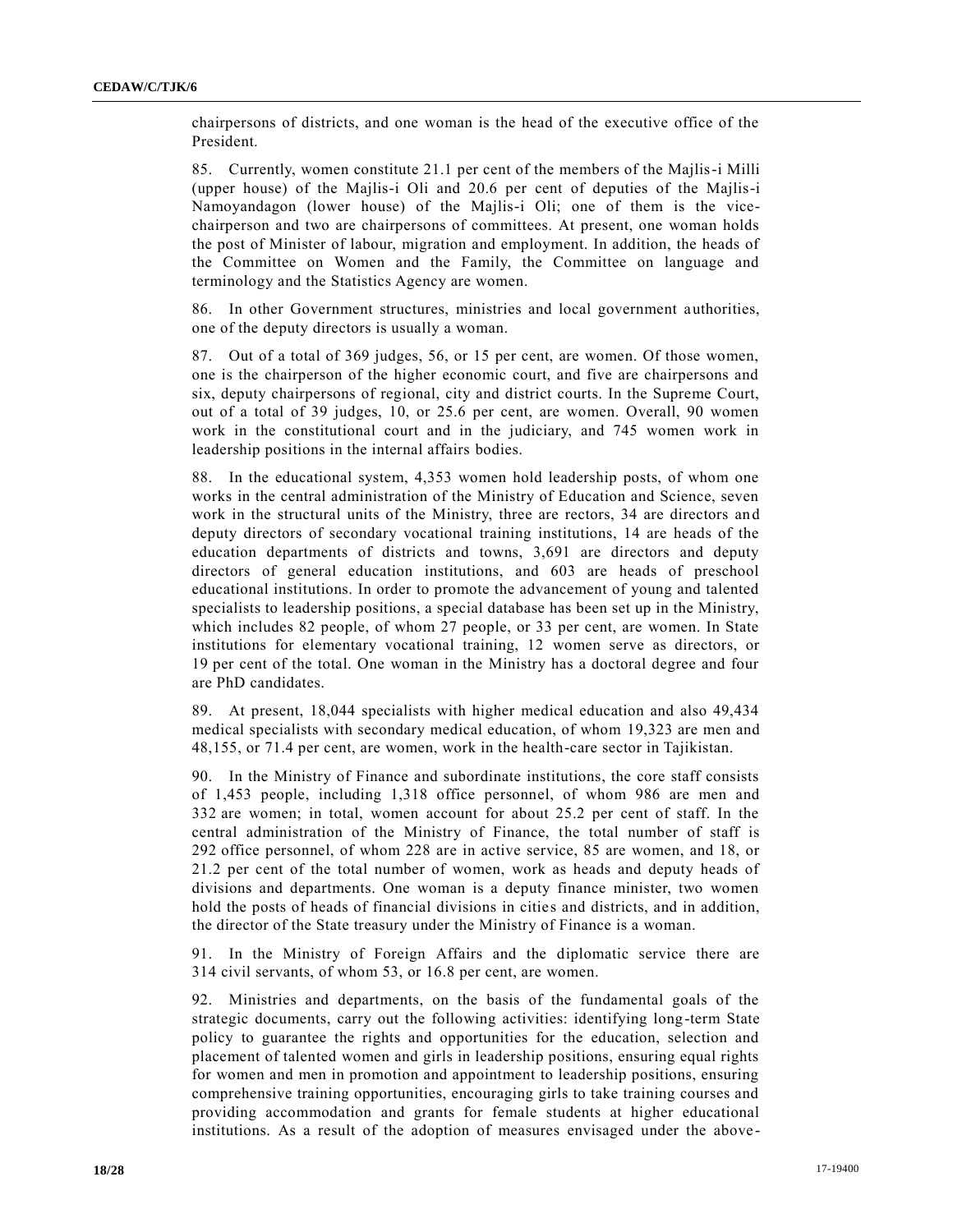mentioned strategies, programmes and plans of action, the number of women involved in decision-making processes, is steadily increasing.

#### **Education**

# *Paragraph 24 of the concluding observations*

93. The current legislative framework in Tajikistan excludes gender segregation in the sphere of education. Under article 16 of the Education Act, basic general education (nine grades) is compulsory for citizens of the Republic of Tajikistan.

94. In the 2016–2017 academic year, 1,837,762 students were enrolled in general education institutions, including 877,952 girls, representing 47.7 per cent of the total number of students. In general education institutions from grades one to nine, 1,580,685 students were enrolled, of whom 760,740, or 48.2 per cent, were girls.

95. The trend of recent years shows that the enrolment of girls to continue their education in grades 10–11 is increasing every year. In 2014, 56,331 girls were enrolled in grade 10, and 50,097 in grade 11. In 2015, 58,817 girls were enrolled in grade 10, and 52,592 in grade 11. In 2016, this figure was 60,233 in grade 10 and 55,606 in grade 11. These figures clearly demonstrate the increase in the number of girls wishing to continue their education in grades 10–11.

96. After completing basic secondary education, many girls continue their studies at elementary and secondary vocational institutions. Currently, 5,005 girls, or 22 per cent of the total number of students (22,779), are studying in elementary vocational institutions, and at secondary vocational institutions 43,372 students representing 59 per cent of the total number of students (73,333), are girls. After graduating from general education institutions, 65,519 girls continued their studies in higher education institutions of Tajikistan, representing 35 per cent of the total number of students (189,711), mostly girls from remote districts of Tajikistan.

97. To attract more girls from remote districts of the country to study and pursue an occupation there is a Presidential quota every year for girls entering higher education institutions. At present, 3,218 girls from remote districts of the country are studying in higher education institutions of Tajikistan as part of that quota.

98. At present 264 girls who, for one reason or another, could not receive general secondary education are studying in extramural general education institutions under the Ministry of Education and Science.

99. During the first half of 2016, 61 State institutions of the elementary vocational training system were operating in the Republic. These institutions train specialists in 14 fields and 96 areas of specialization for the domestic and foreign labour markets. In the 2016–2017 academic years, 23,143 students graduated from these institutions, of whom 4,805 or 20.7 per cent, were girls. In the first half of 2017, 64,957 students received vocational training in education centres and institutions of the elementary vocational training system of the Ministry. In the first half of 2017, on the basis of the State programme to promote employment in the Republic of Tajikistan for the period 2016–2017, 12,259 students took vocational training courses, of whom 9,265, or 75.6 per cent, were women. In addition, 11,537 women received training in national handicrafts.

100. At the local level, awareness-raising and outreach work is regularly conducted within the population, with the involvement of public organizations, chairpersons of makhalla councils, women activists and religious leaders on the responsibility of men in the family, equal rights of men and women, and the responsibility of parents for children's upbringing and girls' education. In the first half of 2017, the Ministry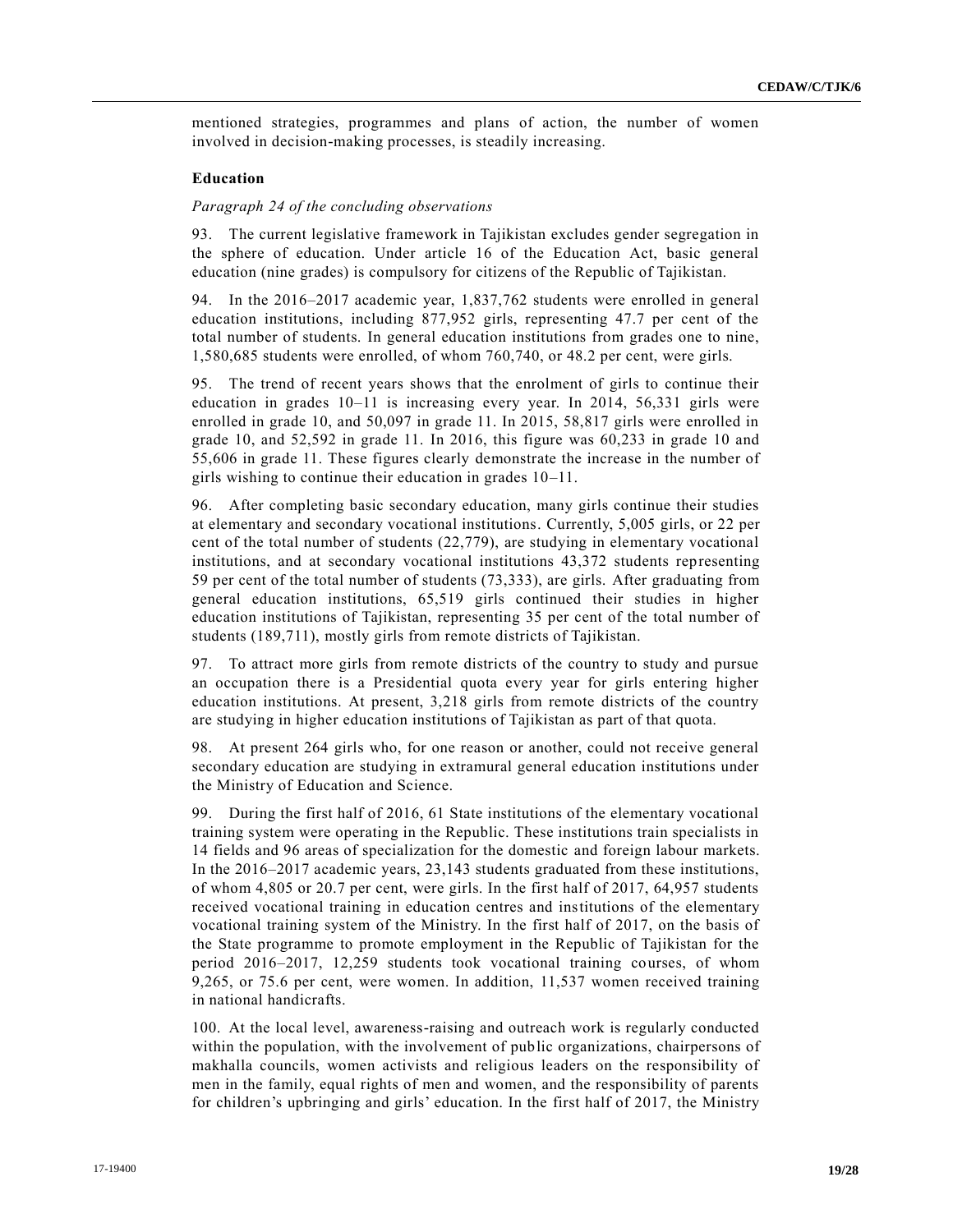of Education and Science and its structures held 320 meetings on relevant topics, which were attended by 30, 830 people.

101. A centre for gender education has been opened, attached to the Education Academy; its primary mission is to help promote the ideas of gender equality at all levels of education, starting at the preschool level. It has enabled academic analysis, awareness and formation of basic concepts and approaches of gender theory, and their adaptation to the national historical and cultural context.

102. With a view to reforming the elementary vocational training and adult education system and modernizing the technical base of educational institutions a project on strengthening vocational technical education and training is being implemented jointly with the Asian Development Bank. Under this project, the curricula of the elementary vocational training and adult education system will be reviewed from a gender perspective. The development of new programmes in non-traditional fields for girls (technical specializations in the elementary vocational education and adult education system) is also envisaged.

103. Support for active and gifted girls is one of the priority areas. For women and girls in this category who work in the Ministry of Education and Science system, the centre for advanced training and retraining of staff in the labour, migration and employment system, a State institution, conducts skills development courses, including on the topic of women leaders. During the period of 2015, 2016 and the first six months of 2017, 86 courses were held, attended by more than 1,500 people, of whom 532, or 35 per cent, were women.

104. According to statistical data, in the 2014–2015 academic year, 11,097 girls, representing 31.3 per cent of the total enrolment, entered higher vocational training institutions. In the 2015–2016 academic year, the figure was 12,751 girls (32.9 per cent), and in the 2016–2017 academic year, the percentage of girls enrolled in higher vocational training institutions reached 33.5 per cent (16,120 girls), reflecting the dynamic growth in the enrolment of girls in higher vocational education. At present, in higher vocational training institutions, there are 221 girls (25.6 per cent) studying in specialized areas and fields of mathematics, 56 girls (22.5 per cent) in informatics, 673 girls (60.8 per cent) in the natural sciences, and 2,731 girls (11.5 per cent) in science and technology. An analysis of these figures demonstrates the growth in the number of girls studying in these fields and areas of specialization.

105. At present, 363 girls are studying in secondary vocational training institutions in specialized fields and areas to become teachers of mathematics and informatics.

106. The managerial staff in the Ministry of Education and Science and its subdivisions at present can be portrayed schematically as follows:

| No. | <b>Name</b>                                                    | Total  | Of which, women |
|-----|----------------------------------------------------------------|--------|-----------------|
|     | Pre-school education                                           | 602    | 602             |
|     | Secondary education                                            | 11 294 | 3691            |
| 3   | Elementary vocational training                                 | 454    | 148             |
| 4   | Secondary vocational training                                  | 720    | 298             |
|     | Higher vocational training                                     | 1783   | 525             |
| 6   | Institutions attached to the Ministry of Education and Science | 140    | 41              |
|     | Apparatus of the Ministry of Education and Science             | 19     |                 |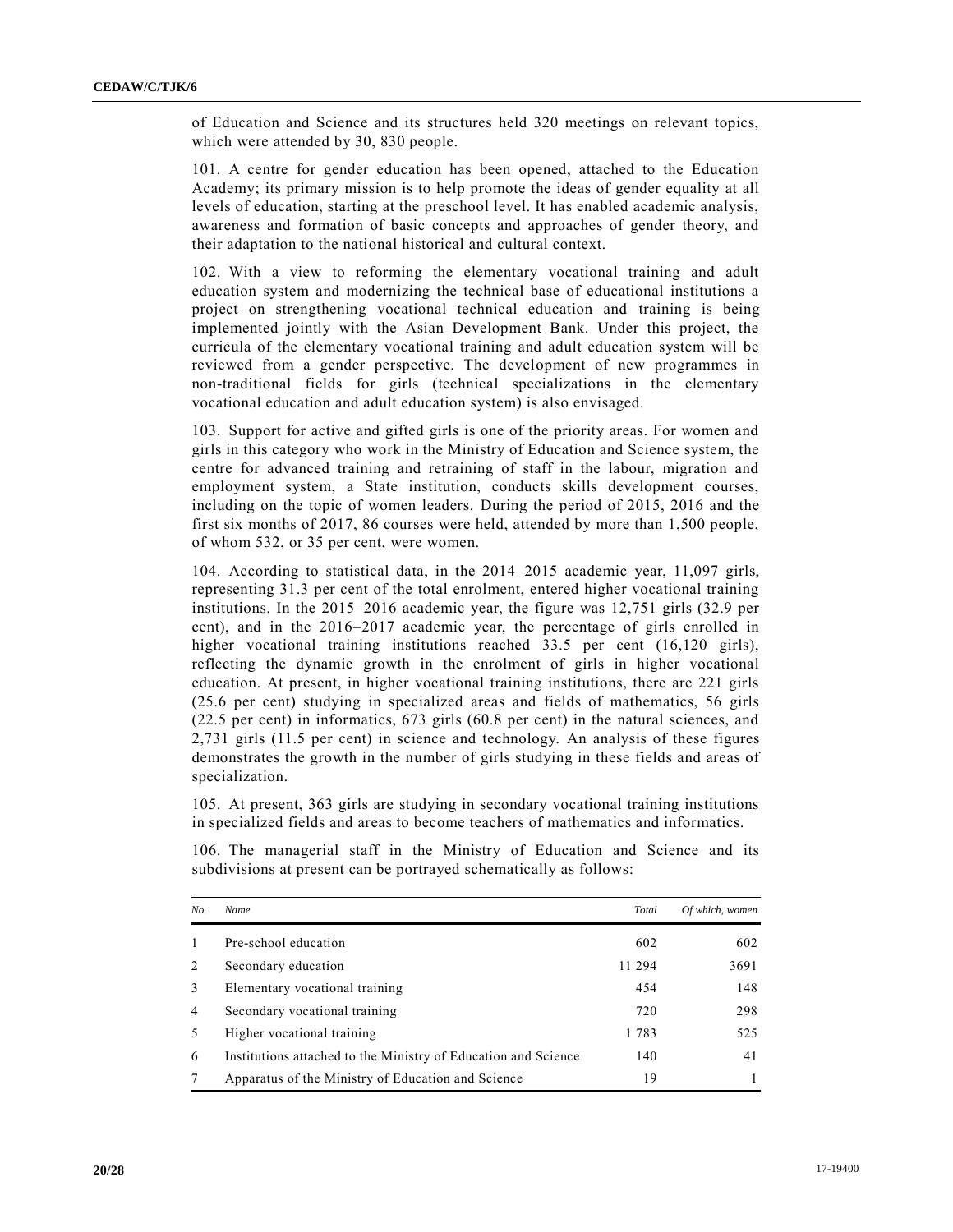# **Employment**

#### *Paragraph 26 of the concluding observations*

107. The Labour Code guarantees that at the time of recruitment, promotion, vocational training, establishment of terms of employment and also dismissal of workers, including civil servants, the requirements of the legislation concerning the rights and guarantees of persons of both genders must be taken into account. As required by the Code, pay or other remuneration is a basic condition of a labour contract. Pay constitutes remuneration for work. Discrimination in pay is prohibited. An employer must grant workers the same pay for work of equal value.

108. Guided by the provisions of the act on State guarantees of equal rights for men and women and equal opportunities in the exercise of such rights, measures are taken for their phased implementation within the framework of State employment policy. On the basis of this act, and in order to promote gender equality in the sphere of labour relations, the employer (head of a State body, organizations, all forms of ownership) must ensure:

- equal opportunities for men and women when concluding employment contracts;
- equal access for men and women to vacant positions (posts);
- equal pay (remuneration) for men and women, when both do the same work or work of equal value;
- equal opportunities for skills development, retraining, and career advancement;
- safe working conditions that ensure protection of the life and health of both men and women.

109. In accordance with this act, in the event of mass layoffs of workers in an organization, the number of persons of one gender who are laid off must be proportional to the number of staff at the site.

110. One significant policy direction in the area of women's employment is support for women's initiatives in organizing self-employment and entrepreneurship through the provision of microcredit, which is an effective instrument in a poverty reduction strategy, since women engaged in entrepreneurial activities not only ensure work for themselves, but may also create additional jobs for other women. In 2016, over 150,000 women received microcredit totalling 1,165,345.5 somoni for establishing and developing small businesses, production workshops and other initiatives.

111. There are significant differences in gender distribution by type of employment. There is a preponderance of women in certain occupations (most frequently lowpaid) and of men in others. The service sector and agriculture have the highest proportion of women employed. In 2016, 66.7 per cent of health-care personnel were women, while the figure was 46 per cent in agriculture and 61.6 per cent in education.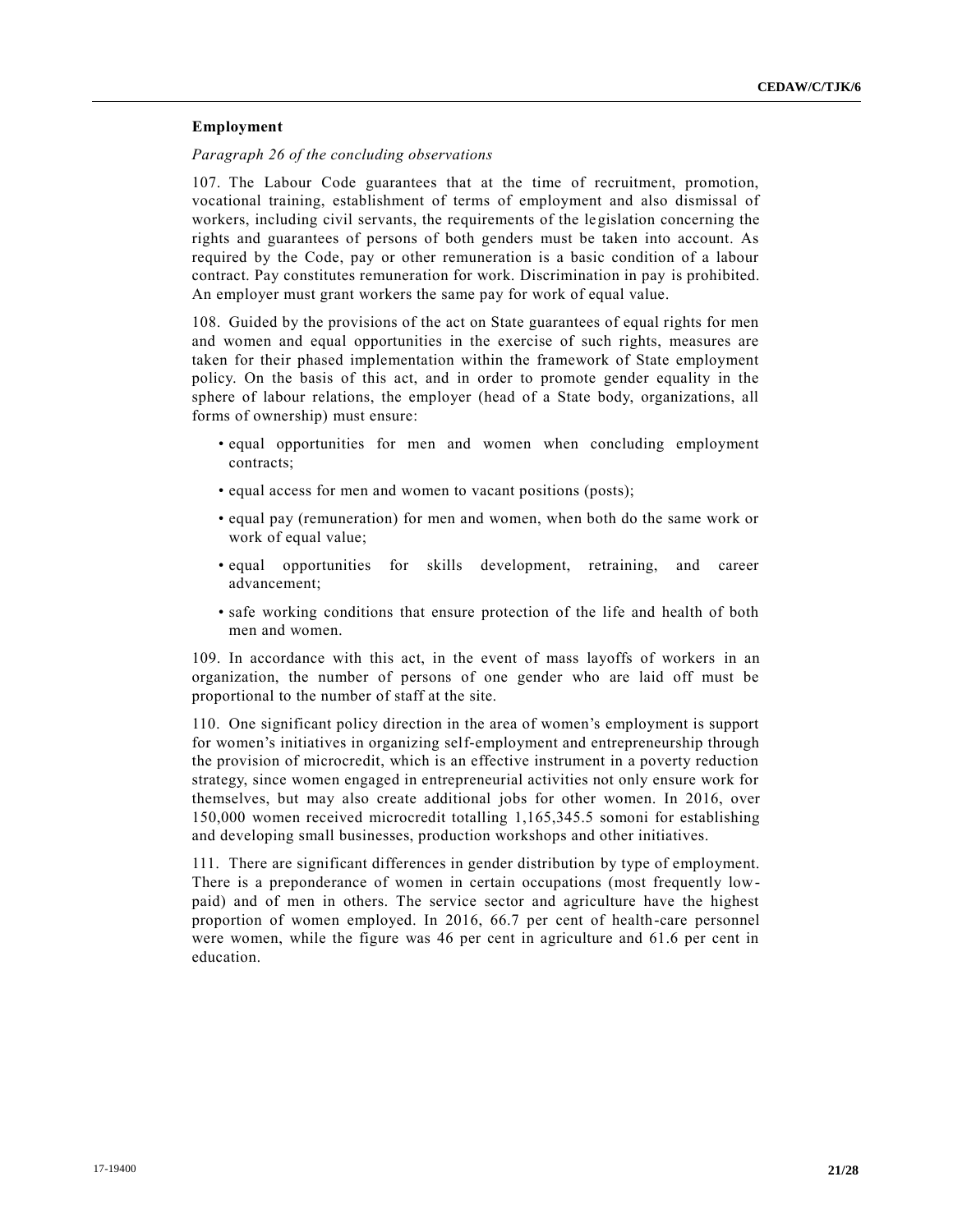# **Distribution of the employed population and contract workers by type of occupation in 2016**

(source: data from annual reports, persons)

|                          |                                                                                          | Average annual number of<br>contract workers |          |         | Women<br>contract<br>workers as a |
|--------------------------|------------------------------------------------------------------------------------------|----------------------------------------------|----------|---------|-----------------------------------|
|                          |                                                                                          | Total                                        | Men      | Women   | percentage of<br>total workers    |
|                          | All sectors                                                                              | 1 050 713                                    | 566 090  | 484 623 | 46.1                              |
|                          | Productive sector                                                                        | 553 966                                      | 328 489  | 225 477 | 40.7                              |
|                          | of which:                                                                                |                                              |          |         |                                   |
|                          | agriculture, hunting and forestry                                                        | 443 511                                      | 239 358  | 204 153 | 46.0                              |
|                          | fisheries                                                                                | 194                                          | 177      | 17      | 8.8                               |
|                          | mining and quarry work                                                                   | 10 600                                       | 9 3 5 1  | 1 2 4 9 | 11.8                              |
|                          | manufacturing industry                                                                   | 52 294                                       | 36 980   | 15 3 14 | 29.3                              |
|                          | electricity, gas and water;                                                              | 17.557                                       | 15 201   | 2 3 5 6 | 13.4                              |
|                          | construction                                                                             | 29 810                                       | 27 4 22  | 2 3 8 8 | 8.0                               |
|                          | Services                                                                                 | 496 747                                      | 237 601  | 259 146 | 52.2                              |
|                          | of which:                                                                                |                                              |          |         |                                   |
|                          | wholesale and retail sales, repair of motor<br>vehicles and motorcycles; household items |                                              |          |         |                                   |
|                          | and personal goods                                                                       | 24 542                                       | 18 761   | 5 7 8 1 | 23.6                              |
|                          | hotels and restaurants                                                                   | 5 4 6 5                                      | 2951     | 2 5 1 4 | 46.0                              |
|                          | transportation, storage and communications                                               | 23 128                                       | 17607    | 5 5 2 1 | 23.9                              |
| $\qquad \qquad -$        | financial services                                                                       | 22 3 15                                      | 15 829   | 6486    | 29.1                              |
| $\overline{\phantom{0}}$ | real estate transactions, rentals and<br>commercial activities                           | 19 29 1                                      | 14 041   | 5 2 5 0 | 27.2                              |
|                          | public administration and defence,<br>compulsory social insurance                        | 35 748                                       | 24 8 8 7 | 10 861  | 30.4                              |
|                          | education                                                                                | 219 312                                      | 84 148   | 135 164 | 61.6                              |
|                          | health care and social services                                                          | 104 265                                      | 34 688   | 69 577  | 66.7                              |
|                          | other communal, social and personal services                                             | 41 945                                       | 24 2 19  | 17 726  | 42.3                              |
|                          | extraterritorial organizations and bodies                                                | 736                                          | 483      | 253     | 34.4                              |

112. In Tajikistan, persons who are under the age of 18 receive special protection from the State. Minors, regardless of race, gender, religion, ethnicity or social status, have the right to vocational training and employment, education, health care , recreation, access to cultural activities, physical culture and sports. The State provides the necessary financial and other material support for public and other organizations involved in community work for the social development of minors, and ensures a preferential regime for their activities.

113. Under article 26 of the Education Act, in educational institutions, regardless of their organizational and legal form and ownership, diversion of teaching staff from their core responsibilities and involvement of pupils, students and graduate students in agricultural or other work that is not related to their studies are prohibited.

114. In the new version of the Labour Code, a separate chapter is devoted to regulations governing the employment of workers under the age of 18. In accordance with article 208 of the Labour Code, the employment of workers under the age of 18 in heavy work, underground work, work in hazardous or dangerous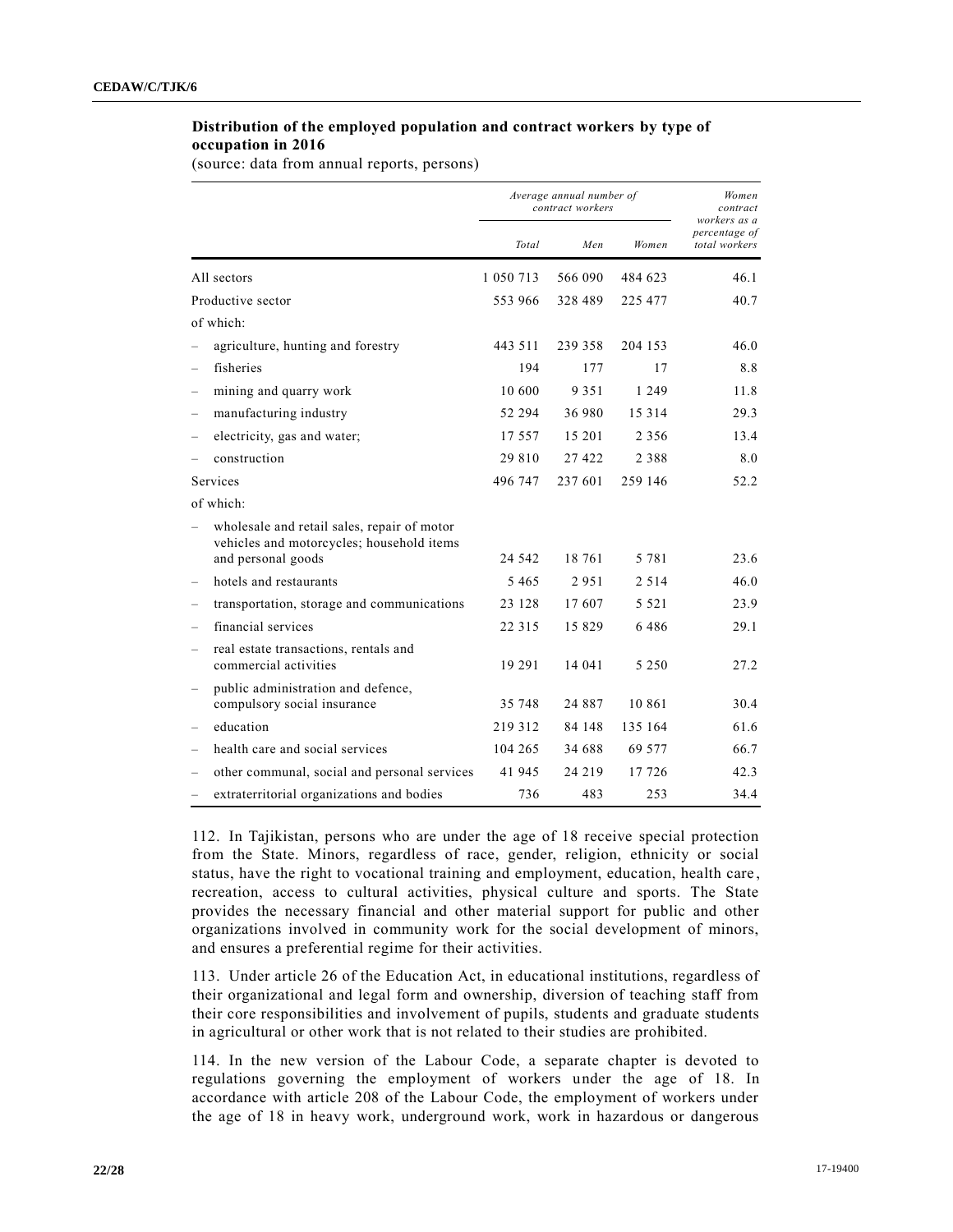conditions, or work that might be harmful to their health and moral development, is prohibited. A list of types of work with hazardous or dangerous working conditions in which the employment of persons under the age of 18 is prohibited, and limits for the manual lifting and movement of loads, were approved by Government decision of 4 March 2014. Under a Government decision of 31 October 2014, a national programme for the elimination of the worst forms of child labour in the Republic Tajikistan for the period 2015–2020 was adopted. It is expected that as a result, measures will be implemented to facilitate access by children to high-quality compulsory general education and develop non-formal education programmes and vocational training programmes, as well as measures to prevent the engagement of children in the worst forms of labour.

115. The main provisions of the International Labour Organization (ILO) Convention concerning Equal Opportunities and Equal Treatment for Men and Women Workers; Workers with Family Responsibilities (Convention No. 156) are reflected in the legislation of Tajikistan. Tajikistan will consider a proposal to begin work on ratification of the ILO Workers with Family Responsibilities Convention (No. 156), as necessary.

116. The Government will continue to work for the elimination of the worst forms of child labour and trafficking in children. State structures, and public and international organizations, have always focused attention on forced labour. These structures are conducting research and carrying out various programmes and projects aimed at prevention and the removal of children from the labour market through education (specifically inclusive education, vocational and technical training, vocational guidance, development of entrepreneurial skills among youth from 15–17 years of age, and informing young people about labour law).

117. At present, in order to address the above-mentioned issues through education and ensure a smooth transition from school to work and access of young people to decent work, the following strategic documents are being implemented:

- On 2 June 2011 the Government adopted a decision on the State strategy for the development of the labour market in the Republic of Tajikistan up to 2020, which provides for the inclusion in the secondary school curriculum of topics relating to preparation for entering the labour market, familiarity with business principles, enhancement of functional literacy and development of logical thought. Furthermore, it is envisaged that vocational guidance and career training for young people will be available at secondary schools. Paragraph 2.5.1 of the strategy, with a view to social integration, provides for the establishment of additional training services for young people, the unemployed and job seekers in academic subjects needed for continuing study and occupational readiness (elimination of gaps in previous knowledge). Opportunities will also be created for training illiterate persons over the age of 15 and their integration into the labour market. The problem of child labour was reflected in paragraph 3.3.3 of the strategy, which provides for an intensification of efforts to eliminate the worst forms of child labour through the development of a national plan of action to eliminate the worst forms of child labour;
- The national programme for the elimination of the worst forms of child labour for the period 2015–2020, a plan of action for the elimination of the worst forms of child labour, is designed to coordinate the actions taken to implement the national programme for the elimination of the worst forms of child labour;
- The national plan of action to combat human trafficking in the Republic of Tajikistan for the period 2016–2018 was approved by a Government decision of 27 July 2016; the fifth goal of the plan is to prevent trafficking in children,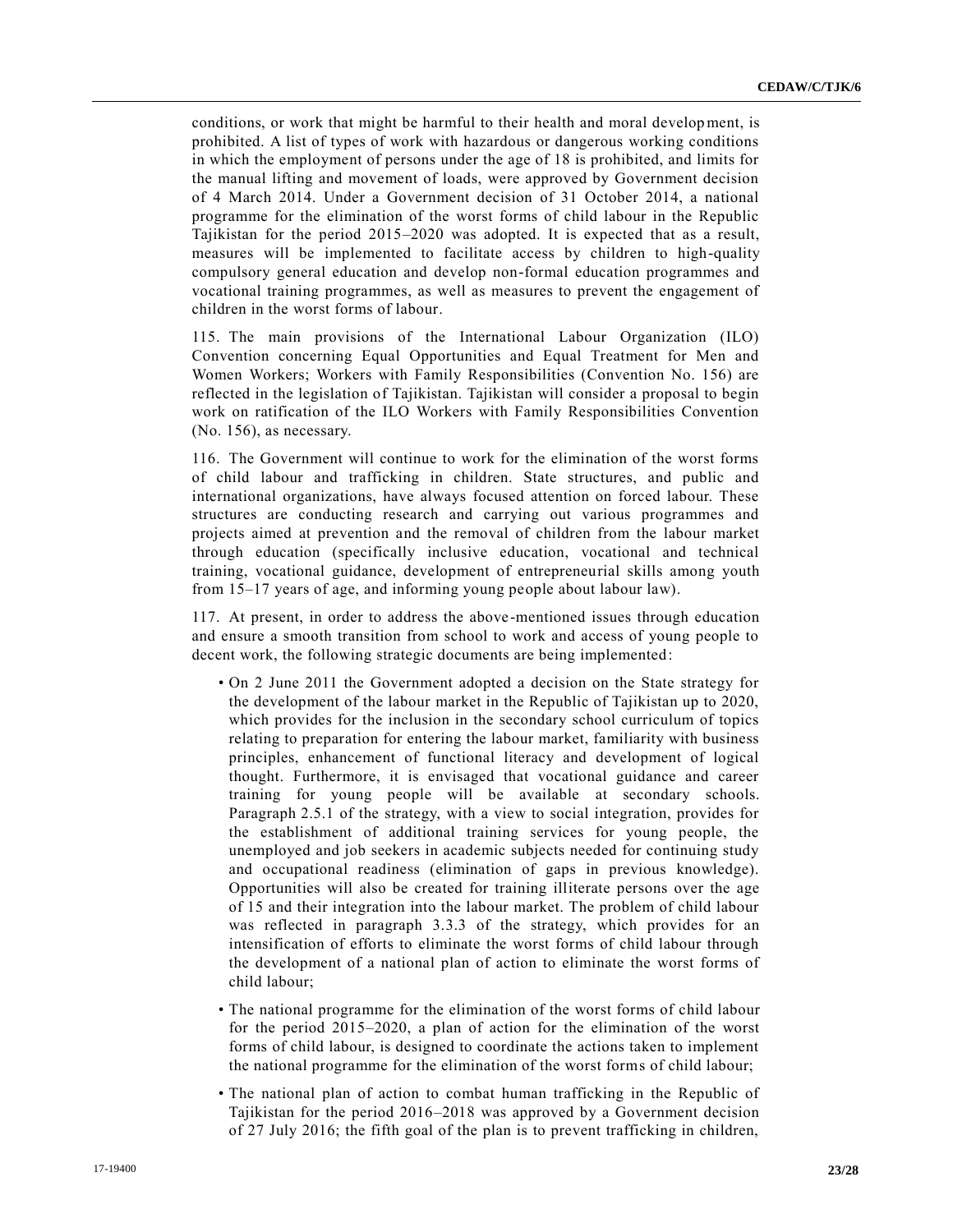and the sixth goal provides for an extension of social partnership to combat human trafficking, and for each of these goals, three measures are planned. The plan of action includes 50 specific measures;

- The issue of child labour was included in the work plan for the implementation of the United Nations Development Assistance Framework for Tajikistan for the period 2016–2020, as part of focus area 3 "Social development, inclusion and empowerment" and focus area 5 "Gender, child workers and vulnerability";
- Tajikistan has adopted a national development strategy for the period up to 2030. It was formulated on the basis of the Sustainable Development Goals and establishes the objectives of reducing poverty by half and increasing the number of citizens with income no lower than average. The strategy will contribute to the effective implementation of targets 8.7 and 4.4 of the Sustainable Development Goals by 2030;
- In order to ensure access to high-quality education and the transition from school to working life, a national strategy for the development of education in the Republic of Tajikistan up to 2020 was approved and implemented;
- In order to implement State policy in the area of State social guarantees, promote employment and regulate the domestic labour market, a State programme to promote employment in the Republic of Tajikistan for the period 2016–2017 was approved by Government decision of 28 November 2015.

118. The main mechanism, approved by the Government and social partners, which connects education and employment for youth engaged in the worst forms of child labour is a child labour monitoring system. The aim of the system is to remove children from labour relations, implement measures to prevent the involvement of children in the worst forms of child labour and assist in creating conditions to enable them to receive social services, schooling and employment. It also facilitates the transition from vocational and technical training of working children to decent work.

119. From 2012 to the present this system has been introduced in 11 towns and districts — in Dushanbe, Isfara, Kulyab, Khorugh, Shugnan, Rudaki, Ayni, Istaravshan, Roshtqal'a, Danghara and Vose. The Ministry of Labour, Migration and Employment, with technical and financial assistance from the ILO International Programme on the Elimination of Child Labour (IPEC) and with its own resources, is engaged in strengthening the system and extending it throughout the territory of Tajikistan.

# **Health**

#### *Paragraph 28 of the concluding observations*

120. The services provided by the network of primary health-care facilities aim to ensure high-quality care, and to improve the primary health-care infrastructure in rural areas through supplies of basic medical equipment. This, in turn, helps to improve the coverage of basic primary health-care services, especially for women and girls.

121. Currently, there are 48 health care centres in towns and 54 in districts, 856 rural medical centres and 1,706 medical centres that provide primary health care to the population, including women and girls living in remote areas. Every year more 20 medical centres, as well as more 10 rural medical centres, are built with funds from the budgets of local executive bodies, donors and local entrepreneurs. Over the past five years, improvements were made to the material and technical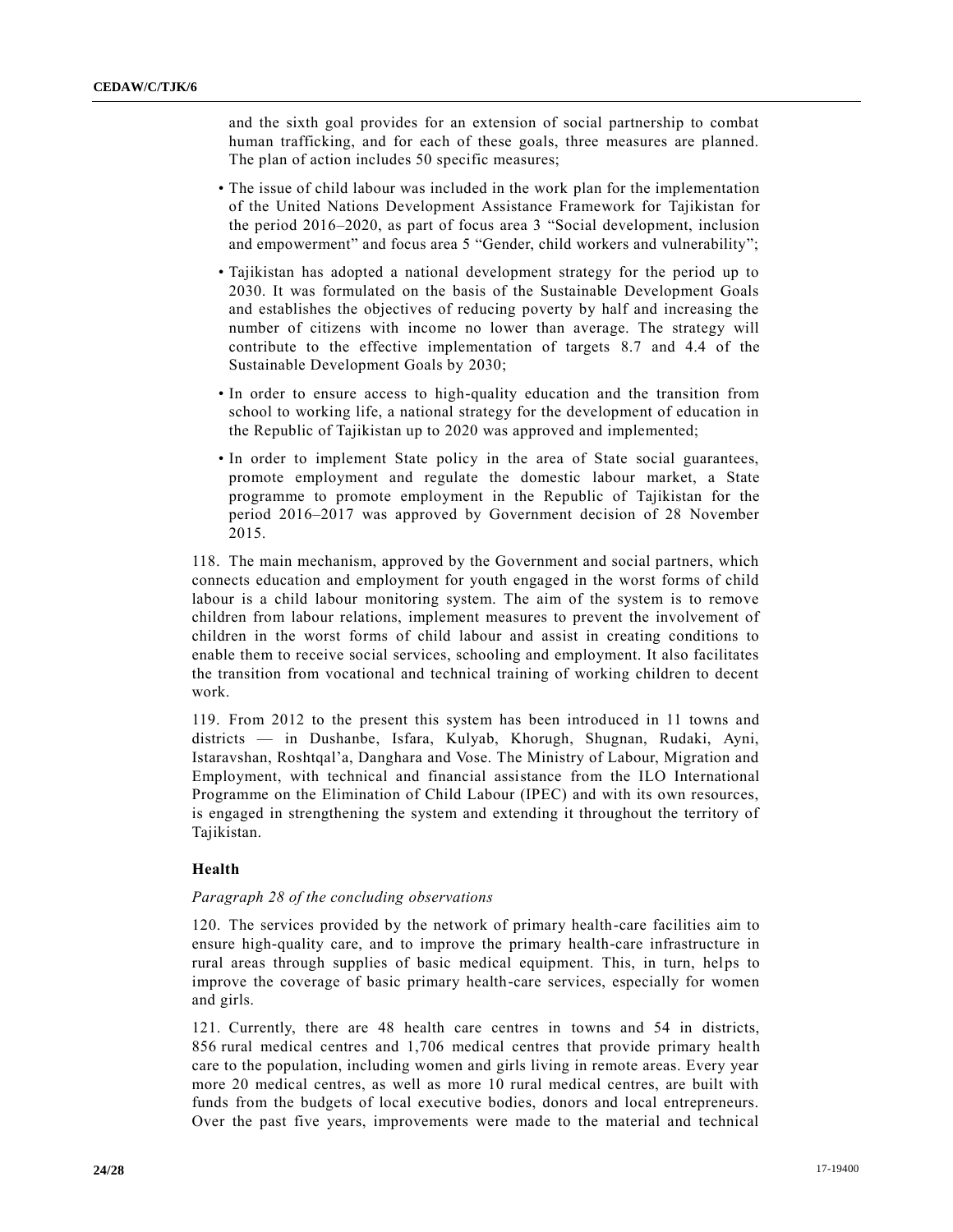base of birthing centres in the city of Khorog, city and regional maternity homes in the Sogdh region, and maternity wards in the Yavan, Khuroson, Khamadoni, A.Jami, Farkhor, Dusti, Lakhsh and Nurabad districts. In 2016, the construction and commissioning of the Istiklol medical complex in Dushanbe was completed, where 490 of 650 beds are designated for medical services to children and mothers. The complex is supplied with modern equipment, so that high-quality medical services can be provided to women and children. In addition, over the past month the Sarikhosor Dzhamoat maternity home in the Baljuvan district of the Khatlon region has begun operating and has been supplied with modern equipment.

122. Medical services are provided by family doctors, with the support of midwives and obstetrician-gynaecologists. All municipal and district health centres operate reproductive health centres, which provide skilled care to pregnant women and women of childbearing age (15–49 years). At present, standards and clinical protocols for the treatment of pregnant women suffering from physiological and pathological problems have been developed and put into practice.

123. A plan of action on the sexual and reproductive health of mothers, newborns, children and adolescents has been approved within the framework of the national health strategy of the Republic of Tajikistan for the period 2016–2020.

124. All pregnant women have access to primary health care services during the day and in the evenings to out-patient primary health care (central district hospitals). In addition, a procedure has been developed for the transfer of pregnant women to the second and third levels of care.

125. As a result of the improvement of access to services, the number of home births has decreased from 12 per cent to 4.9 per cent.

126. The procedure for providing medical counselling on reproductive health to minors, including members of at-risk groups, was approved under a Government decision of 28 November 2015.

127. On the basis of reproductive health centres, 21 medical counselling units, where medical and psychological assistance is provided to young people from at-risk groups, have been established and are in operation.

128. In total as of today there are 1,640 obstetrician-gynaecologists and 5,008 midwives working in the health-care system.

129. Over the first six months of 2017, 84 obstetrician-gynaecologists and 56 midwives took skills development courses and elementary specialization at the institute of postgraduate studies in health care of the Republic of Tajikistan, a State educational institution. At the centre for postgraduate education of the Abuali ibni Sino Tajik State medical university, a State institution, 62 specialists upgraded their skills during the first six months of 2017. In addition, in 2017 the Ministry sent 140 specialists to do a clinical residency after completing their studies at the Abuali ibni Sino Tajik State medical university.

130. In order to upgrade the skills of obstetrician-gynaecologists from remote and mountainous areas, under a decree of the Ministry of Health and Social Welfare, over 20 specialists took a month-long course in emergency obstetric care in 2017. More than 120 obstetrics specialists were trained in emergency obstetric care for pregnant women suffering from haemorrhage and eclampsia. All maternity institutions were provided with basic medical equipment for emergency care for pregnant women and newborns. At the same time, simulation rooms have been established in all maternity institutions and equipped with visual aids (dummies) for training medical personnel. In order to improve health care for mothers and children, regulations on coaching in maternal and child health, and clinical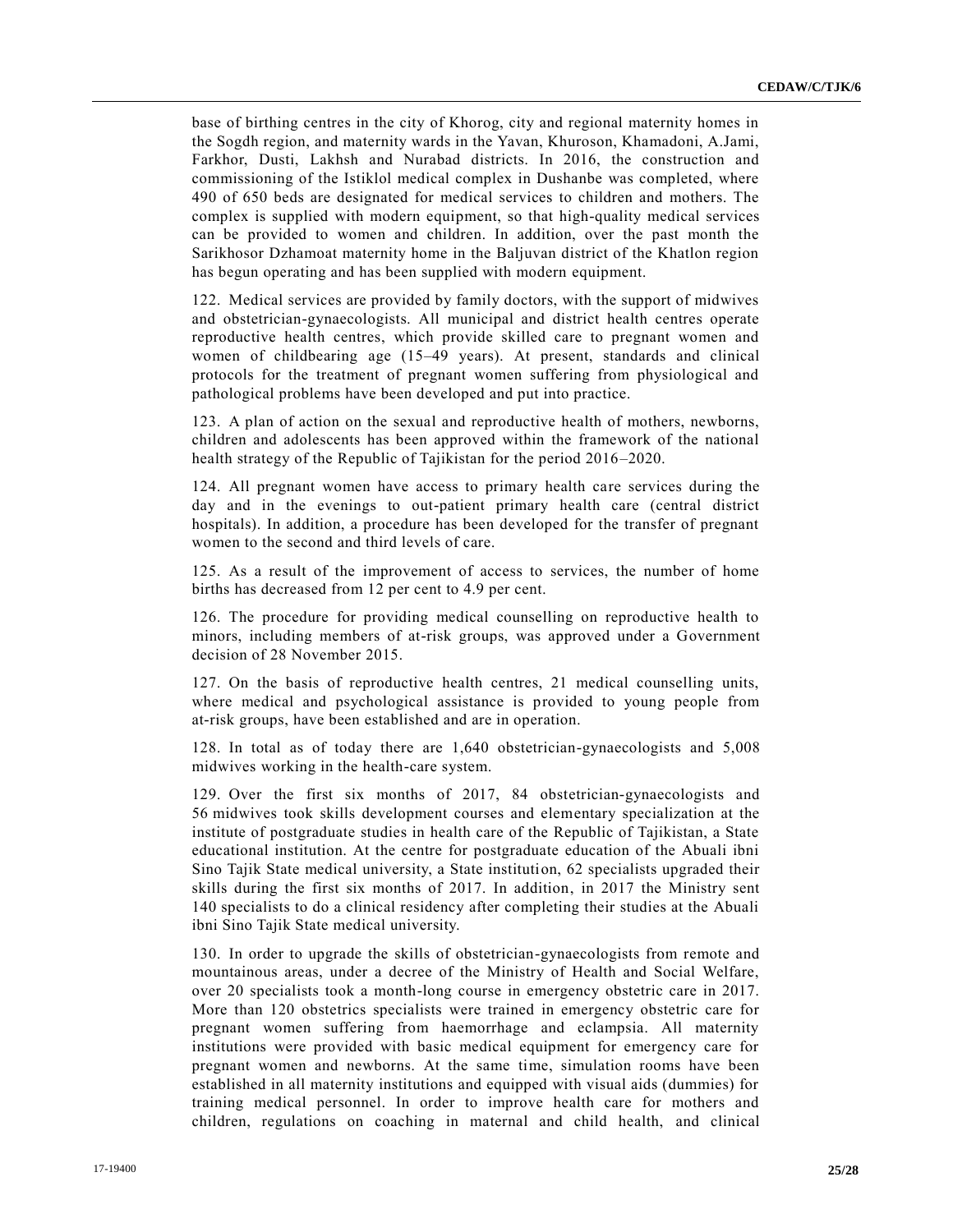guidelines on healthy nutrition for pregnant and nursing mothers and on safe abortions and their monitoring, were approved by decree of the Ministry of Health and Social Welfare on 26 December 2016.

131. The incorporation of gender issues in the efforts being carried out in the Republic of Tajikistan to combat the HIV epidemic is one of the priorities in the work of the country's public health system. Gender issues are at the heart of many strategic initiatives, such as the national health strategy of the Republic of Tajikistan for the period 2010–2020 and the national programme to combat the HIV epidemic in the Republic of Tajikistan for the period 2017–2020. The strategic areas of the national programme in the gender context include HIV prevention, testing, treatment and care, as well as legal aspects to combat stigma and discrimination against people affected by the HIV epidemic. HIV prevention through harm reduction programmes which are being implemented in Tajikistan is taking place among members of key high-risk populations, regardless of their sexual orientation, free of charge.

132. In 2016–2017, the clinical protocols on prenatal care for pregnant women were reviewed and amended. In Tajikistan, HIV testing is provided free of charge to members of key groups of the population and among vulnerable groups such as pregnant women and children, under a programme to prevent mother-to-child transmission of HIV which is being implemented.

133. Treatment against HIV (antiretroviral therapy) is provided to HIV positive people, regardless of their sexual orientation or age, including pregnant women and children, free of charge. Clinical research on this infection (HIV) conducted in the process of patient treatment is also free of charge. In addition, HIV-positive people receive services free of charge for the prevention of secondary diseases, including opportunistic infections.

134. Reduction of stigma and discrimination against all HIV-positive people is reflected in paragraphs 5 and 6 of the national programme to combat the HIV epidemic in the Republic of Tajikistan for the period 2017–2020. During the implementation of the strategy, various activities have been planned to reduce stigma and discrimination, especially among women living with HIV.

135. In all regions of the Republic, the necessary conditions have been created for HIV screening for pregnant women, as well as antiretroviral treatment.

#### **Rural women**

#### *Paragraph 30 of the concluding observations*

136. The national development strategy of the Republic of Tajikistan for the period up to 2030 includes a special section on reducing social inequality, which addresses existing problems of inequality and discrimination against women, particularly women from rural areas, and ways of resolving them.

137. In this regard, by a Government decision of 28 November 2015, a plan was adopted for the admission of students to higher vocational education institutions of the Republic of Tajikistan under the Presidential quota for 2016–2020, which provides annually more 625 places for specialized training of girls from remote mountain regions in higher vocational education institutions. In total, the admission of 1,227 students, of whom 629 under quota, or 51.2 per cent, are girls from rural areas, is envisaged. The plan provided for 56 places in specialized agricultural subjects, 14 of which are provided for girls.

138. In accordance with the rules for the admission of students to higher vocational education institutions under the Presidential quotas (approved by decision of the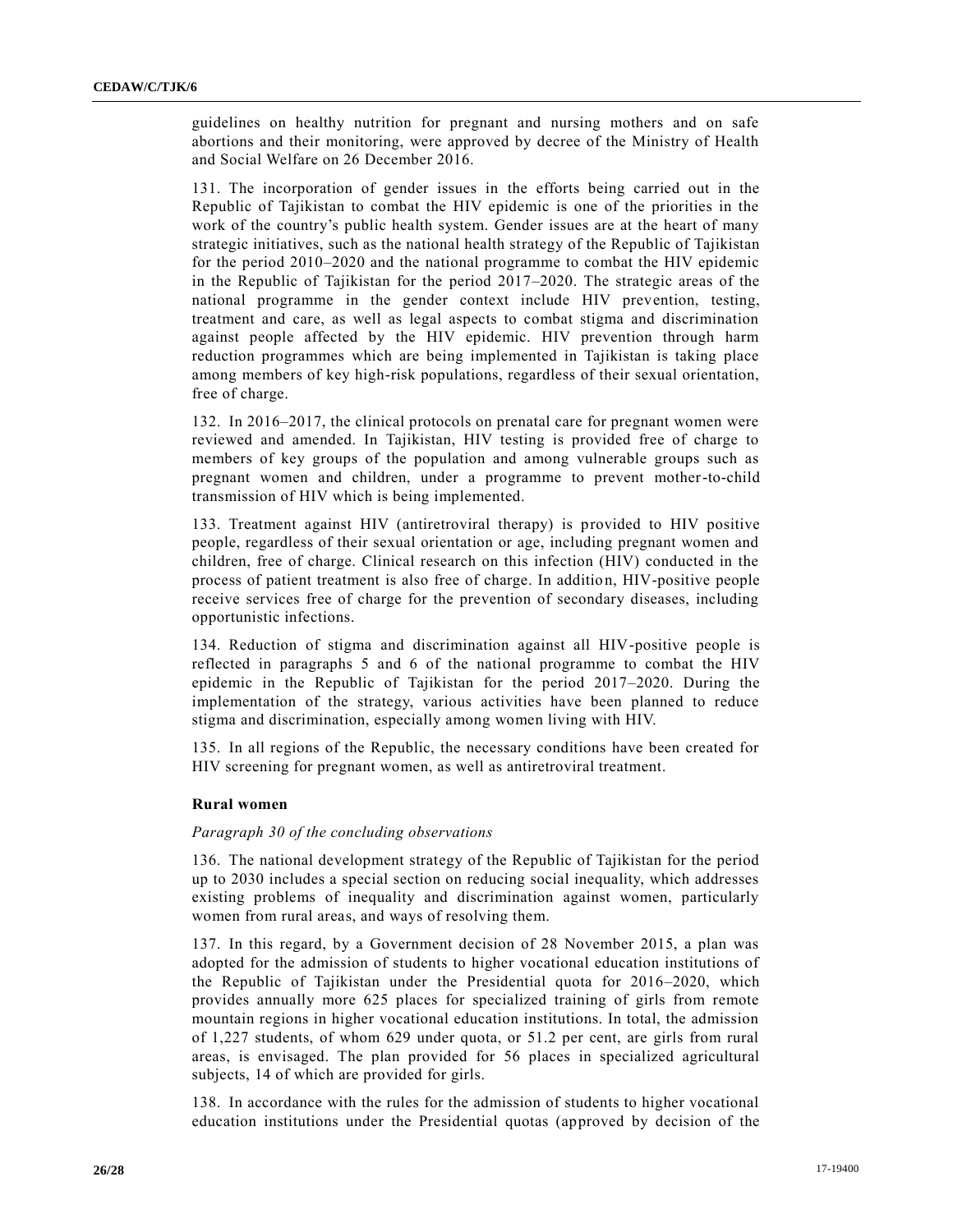Government of the Republic of Tajikistan of 2 July 2015), preference in admission is accorded to girls from rural areas.

## **Disadvantaged groups of women**

#### *Paragraph 32 of the concluding observations*

139. Under a Government decision on the procedure for and coverage of free social services, of 13 December 2012, social groups of the population who are in difficult living situations are entitled to receive social services; in particular, women and children who have been subjected to various forms of violence receive free social services through the social service offices at home and in health centres.

140. In order to prevent the placement of children in residential institutions, alternative institutions have been established, in particular, 30 day care centres. Social services in these centres are provided by non-governmental organizations and funded by the Government. There are currently four social service centres for older persons and for disabled persons living alone.

141. By a Government decision, once every two years a targeted employment promotion programme is launched to provide employment, including for vulnerable persons who are not competitive in the labour market. The adoption of employment promotion programmes takes place every two years. On the basis of the programme adopted in each region, implementation measures are formulated and approved. The main activities of these programmes include vocational training, retraining and skills development, job placement in existing vacancies and jobs subject to quotas, the creation of additional jobs by providing small loans to promote selfemployment, award and payment of unemployment benefits, the provision of vocational guidance services and community service. Under this programme, 420 women were paid unemployment benefits totalling 9,839 somoni in 2015.

142. In August 2014, amendments and additions were made to the Refugees Act. Work is underway on a draft of a new provision on the Commission, as well as regulations on the procedure for review and award of refugee status, which enshrine the basic standards of protection for refugees and also take into account the experience of other countries. With direct assistance and involvement of the UNHCR Office in Tajikistan, a unified framework for the registration of refugees and asylum-seekers has been established which has significantly simplified the work of staff involved with issues of asylum-seekers and refugees. To date, the number of refugees and asylum-seekers is 2,266 persons, of whom 812 are women. Refugees and asylum-seekers in the Republic of Tajikistan, under the Refugees Act, have the same rights to education, employment and medical care as citizens of the Republic of Tajikistan, except for employment in State institutions.

143. A draft law on amnesty in connection with the legalization of stateless persons and foreign nationals illegally staying in the territory of the Republic of Tajikistan has been formulated, and is currently at the stage of internal harmonization.

#### **Marriage and family relations**

#### *Paragraph 34 of the concluding observations*

144. During 2016 and the first six months of 2017, 102 criminal cases were instituted for committing physical or sexual domestic violence, specifically, 21 in 2016 and 14 during the first six months of 2017 for premeditated murder, 19 in 2016 and 5 during the first six months of 2017 for incitement to suicide, 4 in 2016 and 4 during the first sixth months of 2017 for the murder by a mother of her newborn child, and 19 in 2016 and 14 during the first six months of 2017 for rape. In 2016, 44 cases of rape were recorded, and 26 cases during the first six months of 2017.